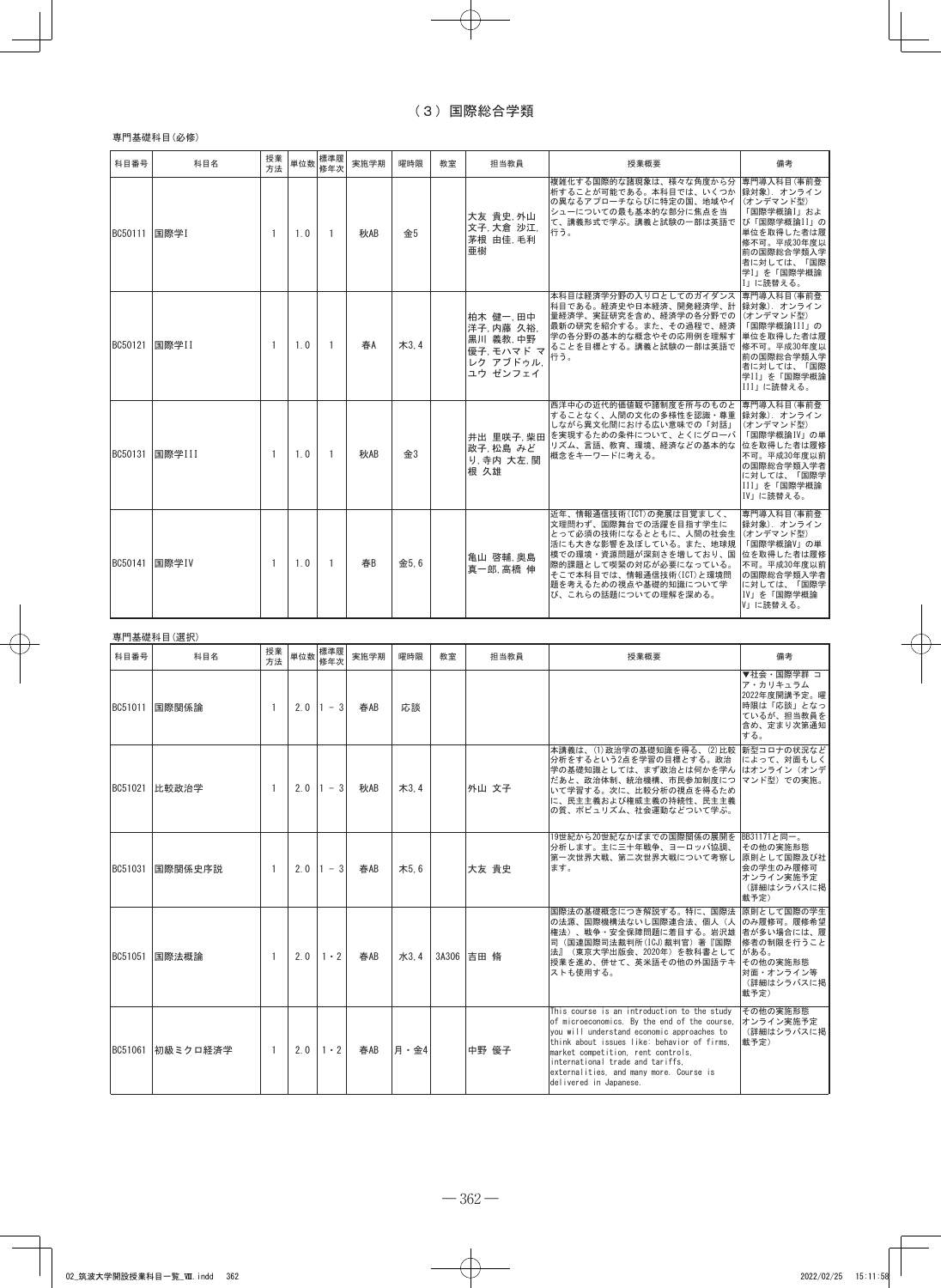| 科目番号                   | 科目名              | 授業<br>方法       |     | 単位数 標準履<br>修年次 | 実施学期             | 曜時限                | 教室                  |      | 担当教員                   | 授業概要                                                                                                                                                                                                                                                                                                                                                                                                                                                                                                                                                                                                                                                    | 備考                                                                                                  |
|------------------------|------------------|----------------|-----|----------------|------------------|--------------------|---------------------|------|------------------------|---------------------------------------------------------------------------------------------------------------------------------------------------------------------------------------------------------------------------------------------------------------------------------------------------------------------------------------------------------------------------------------------------------------------------------------------------------------------------------------------------------------------------------------------------------------------------------------------------------------------------------------------------------|-----------------------------------------------------------------------------------------------------|
| BC51071 国際経済論          |                  | $\overline{1}$ | 2.0 | $\overline{1}$ | 春AB              |                    | 水3,4 3A204 黒川 義教    |      |                        | This course will introduce students to basic 社会・国際学群の学生<br>international economic theories and their<br>applications to real world data mainly about<br>Japan's international trade and finance. I<br>will emphasize the usefulness of basic<br>international economic theories in<br>understanding international economic issues.<br>This course does NOT require BC51061<br>Introductory Microeconomics or BC51081<br>Intro-Intermediate Macroeconomics as a<br>prerequisite. In class, I will explain all<br>necessary background to understand this<br>course.                                                                                      | に限る。<br>BE21201と同一。<br>英語で授業。<br>その他の実施形態<br>授業方法はシラバス参                                             |
|                        | BC51081 マクロ経済学概論 | $\mathbf{1}$   | 2.0 | 2              | 秋AB              |                    | 木1.2 3B405 内藤 久裕    |      |                        | This course covers the basic concepts in<br>macroeconomics. Topics include the IS-LM<br>model, aggregate demand, aggregate supply<br>and the Phillips curve, monetary and fiscal<br>policy, rational expectations, real business 詳細はシラバスに掲載<br>cycle models, micro foundations, and long-<br>run economic growth.                                                                                                                                                                                                                                                                                                                                       | BE21231と同一。<br>英語で授業。<br>JTP. その他の実施形<br>能<br>予定                                                    |
| BC51101 文化 · 開発論       |                  | $\overline{1}$ |     | $2.0$  1 - 3   | 春AB              |                    | 金3.4   3A409  寺内 大左 |      |                        | 途上国における開発が地域の社会・文化に及ぼす ▼社会・国際学群 コ<br> 影響や地域の社会・文化に配慮した開発の在り方 <br>について様々な事例を通して学んでいく。                                                                                                                                                                                                                                                                                                                                                                                                                                                                                                                                                                    | ア・カリキュラム<br>BB11451と同一。<br>その他の実施形態<br>平成18年度までの「国<br>際コミュニケーション<br>論 II」に相当 実施<br>方法はシラバスに記載<br>予定 |
| BC51111   数理科学I        |                  | $\mathbf{1}$   | 2.0 | $\overline{1}$ | 春AB              | 木5.6               |                     | 岡 瑞起 |                        | 主に一変数関数の微分積分について学ぶ。例えば  原則として国際総合学<br>統計学や機械学習などを後に履修、あるいは独習 類の学生のみ履修可<br>するときに役に立つように、微分積分についての オンライン(同時双方<br>基礎知識を習得することを目標にする。                                                                                                                                                                                                                                                                                                                                                                                                                                                                                                                       | 向型)                                                                                                 |
| BC51124 数理科学II         |                  | $\overline{4}$ | 2.0 | $\overline{1}$ | 秋AB              | 火5. 木2 3A301 白川 直樹 |                     |      |                        | 行列の性質と計算など初歩的な線形代数と、その 国際総合学類の学生の<br>簡単な応用を学ぶ。主として社会科学分野への応 み対象<br>用を念頭に置き、コンピュータを用いた行列の計  対面<br>算も習得する。                                                                                                                                                                                                                                                                                                                                                                                                                                                                                                                                                |                                                                                                     |
| BC51134   情報科学I        |                  | $\overline{4}$ | 2.0 | $\overline{1}$ | 春AB              |                    | 火1.2 3A304 蔡 東生     |      |                        | Java言語の基本を学ぶ。情報科学を学ぶための基  100名まで<br>本的なアルゴリズム、プログラム開発法を学ぶ。<br>前半はデータ型、代入文、ループ文、メソッドに 対面・オンライン(同<br>ついて、後半は、オブジェクト、クラス、継承、<br> スーパ・サブクラスについて学ぶ.                                                                                                                                                                                                                                                                                                                                                                                                                                                                                                          | その他の実施形態<br> 時双方向型)を組み合<br>わせて実施する。                                                                 |
|                        | BC51141 情報メディア概論 | $\mathbf{1}$   |     |                | 2.0 $1 - 3$ 秋 AB | 木5.6               |                     |      | 鈴木 大三                  | 『マルチメディア』の誕生とその技術の目覚まし オンライン(オンデマ<br>い発展は社会構造を変え、『情報・知識の時代』<br>が到来した。本講義では、マルチメディアの概<br>念、マルチメディアを支える基盤技術、国際標準<br>化の役割、マルチメディア・アプリケーション、<br>マルチメディアが社会に及ぼす影響などについ<br>て、概念・仕組みを中心に学ぶ。                                                                                                                                                                                                                                                                                                                                                                                                                                                                    | ンド型)                                                                                                |
| BC51151 法学概論           |                  | $\overline{1}$ | 2.0 | $\overline{1}$ | 春AB              | 火5.6               |                     |      | 木山 幸輔                  | 法に対する基本的な考え方を導入する。法の歴史 ▼社会・国際学群 コ<br>を導入する。法学と他社会科学領域の関係を考え ア・カリキュラム<br>るための導入を行う。                                                                                                                                                                                                                                                                                                                                                                                                                                                                                                                                                                      | BB20001と同一。<br>オンライン(オンデマ<br> ンド型)<br>社会学類・国際総合学<br>類・総合学域群以外の<br>学生については履修制<br>限をすることがある。          |
| BC51161 Media Politics |                  | $\overline{1}$ |     |                | 2.0 $1 - 3$ 秋 AB | 水3,4               |                     | タック  | 川﨑 レスリー                | From "traditional" media, such as<br>newspapers and television, to new media<br>formats including websites, blogs and social JTP. オンライン(同時<br>media channels, in this course, students<br>will examine the intersection between media<br>and politics from historical and theoretical<br>perspectives. Special emphasis is placed on<br>the use of the internet and "new media" by<br>political actors for the purpose of<br>effecting political outcomes.                                                                                                                                                                                              | BE21241と同一。<br>英語で授業。<br>双方向型)                                                                      |
| BC51171   政治変動論        |                  | $\mathbf{1}$   |     |                | 2.0 $1 - 3$ 春AB  | 月2,3               |                     |      | 茅根 由佳                  | 本講義は権威主義体制の持続や民主化など、主に オンライン(オンデマ<br>発展途上国における政治体制の変動について理解 ンド型)<br>を深めることを目的とする。構造・制度・アク<br>ターという3つの側面に注目した理論的枠組みを<br> 踏まえて、政治変動が生じる要因を説明する。毎<br>回の授業では、政治変動の各局面に関連する主要<br>な政治理論を取り上げ、個別の政治発展の事例に<br>ついて検討していく。                                                                                                                                                                                                                                                                                                                                                                                                                                        |                                                                                                     |
| BC51181   統計科学         |                  | $\overline{1}$ |     |                | 2.0 $1 - 3$ 秋 AB |                    |                     |      | 火1.2   3A301  ユウ ゼンフェイ | This course is a formal introduction to<br>Statistics. No prior knowledge of<br>probability and statistics is required as<br>all concepts will be developed from the<br>ground up. We will cover a range of topics<br>including descriptive statistics, basics of<br>probability, random variables, distribution<br>and density functions, sampling<br>distributions, point estimation, confidence<br>intervals, and hypothesis testing. If time<br>allows, a preview of the regression analysis<br>will be provided. The details of regression<br>analysis will be covered in Introductory<br>Econometrics, which is a continuation of<br>this course. | BE22321と同一。<br>英語で授業。<br>JTP. 対面<br>オンライン                                                           |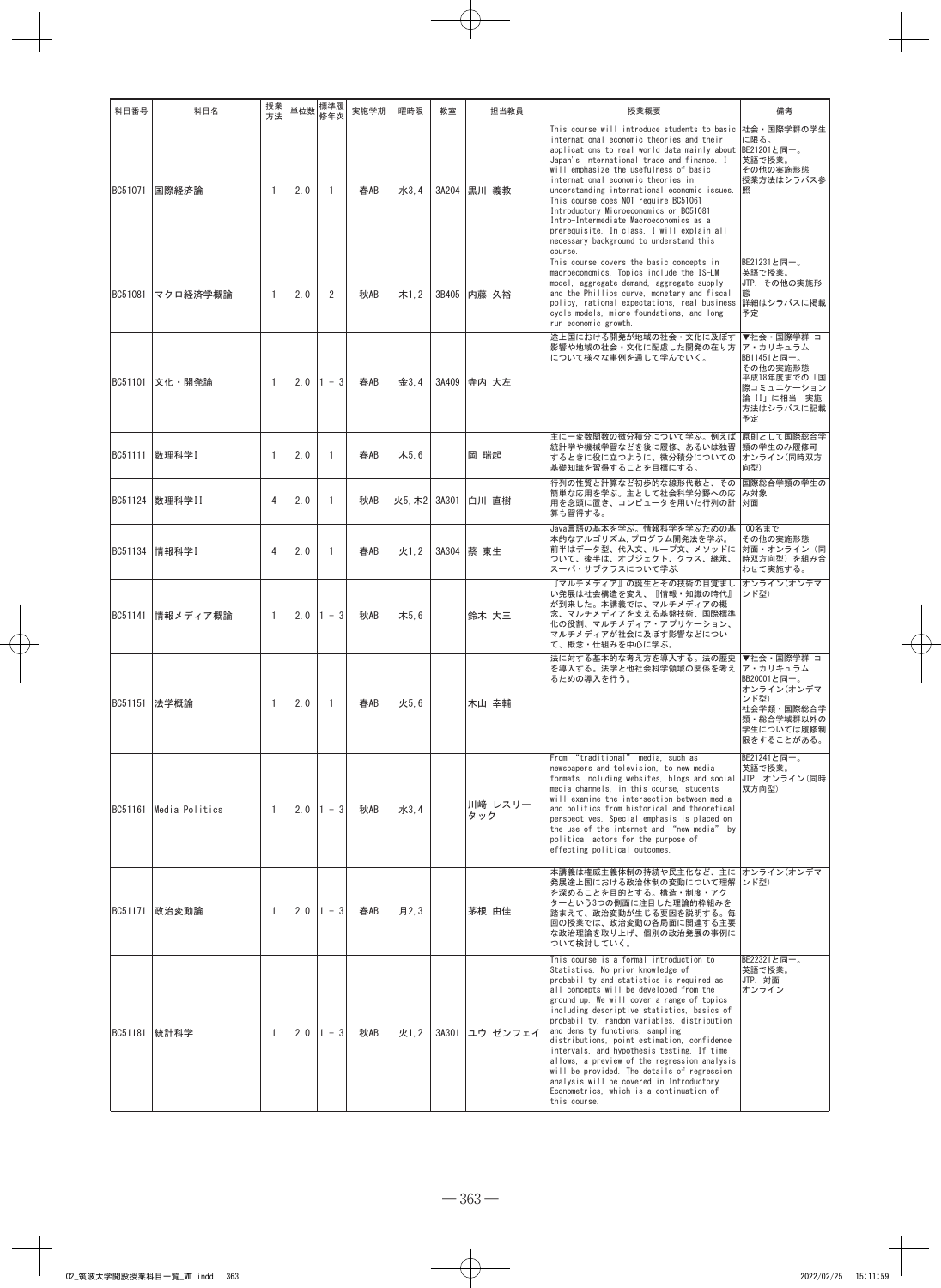| 科目番号    | 科目名                               | 授業<br>方法       | 単位数 | 標準履<br>修年次  | 実施学期 | 曜時限         | 教室    | 担当教員              | 授業概要                                                                                                                                                                                                                                                                                                                                                                                                                                                                                                                                                                                                                                                                                                                                                                                                                                                                                          | 備考                                                                                                                                                                                                                           |
|---------|-----------------------------------|----------------|-----|-------------|------|-------------|-------|-------------------|-----------------------------------------------------------------------------------------------------------------------------------------------------------------------------------------------------------------------------------------------------------------------------------------------------------------------------------------------------------------------------------------------------------------------------------------------------------------------------------------------------------------------------------------------------------------------------------------------------------------------------------------------------------------------------------------------------------------------------------------------------------------------------------------------------------------------------------------------------------------------------------------------|------------------------------------------------------------------------------------------------------------------------------------------------------------------------------------------------------------------------------|
| BC51314 | English Discussion<br>Seminar (A) | 4              | 2.0 | $1 \cdot 2$ | 秋AB  | 水5.6        |       | 3A207 井出 里咲子      | The purpose of this introductory course is<br>to help students communicate ideas and<br>meaning clearly in English and effectively<br>discuss topics relevant to international<br>studies as well as intercultural<br>communication. Students will learn<br>discussion skills through pair work and<br>group activities as well as basic<br>presentation skills. As for international<br>students wishing to take this course,<br>priority will be given to non-native English<br>speaker students.                                                                                                                                                                                                                                                                                                                                                                                           | 国際総合学類生のう<br>ち、2022年度入学者と<br>総合学域群からの移行<br>者については別途クラ<br>ス分けを指示する。原<br>則として、国際総合学<br>類の学生のみ履修可。<br>履修者上限30名。<br>BC51311を履修済みの<br>学生は履修できない。<br>英語で授業。<br>対面                                                                  |
| BC51324 | English Discussion<br>Seminar (B) | $\overline{4}$ | 2.0 | $1 \cdot 2$ | 秋AB  | 水5.6        |       | Covell Charles    | This advanced course has no goal other than<br>to encourage the students who attend it to<br>engage with me on a basis of strict equality<br>in the free, open and robust discussion of<br>matters of our mutual concern. To this end,<br>I lay down no set agenda in advance.<br>Instead, I intend that the agenda for the<br>course should be determined through<br>consultation with participating students,<br>and that there should be no prior<br>restrictions placed on the subject-matters<br>to be proposed by students as appropriate<br>for discussion. If it is my personal<br>preference that we discuss issues to do with<br>contemporary politics, then it is also my<br>hope and expectation that we will be able to<br>range widely in the discussion of issues to<br>do with law and economics and issues to do<br>with the arts and media and with culture and<br>society. | 国際総合学類生のう<br>ち、2022年度入学者と<br>総合学域群からの移行<br>者については別途クラ<br>ス分けを指示する。原<br>則として、国際総合学<br>類の学生のみ履修可。<br>履修者上限30名。<br>BC51321を履修済みの<br>学生は履修できない。<br>英語で授業。<br>オンライン(同時双方<br>向型)                                                   |
| BC51334 | English Discussion<br>Seminar (C) | 4              | 2.0 | $1 \cdot 2$ | 秋    | 木・金<br>3, 4 |       | 川﨑 レスリー<br>タック    | During this course, students will<br>participate in weekly discussions concerning<br>current events, emphasizing media, politics,<br>and news. We will also do a combination of<br>pairwork exercises and small-group<br>exercises.                                                                                                                                                                                                                                                                                                                                                                                                                                                                                                                                                                                                                                                           | 国際総合学類生のう<br>ち、2022年度入学者と<br>総合学域群からの移行<br>者については別途クラ<br>ス分けを指示する。原<br>則として、国際総合学<br>類の学生のみ履修可。<br>履修者上限30名。<br>BC51331を履修済みの<br>学生は履修できない。<br>英語で授業。<br>その他の実施形態<br>オンライン実施予定<br>(詳細はシラバスに掲<br>載予定)                         |
|         | BC51574 English Debate            | 4              | 2.0 | $ 2 - 4$    | 春AB  | 水5.6        |       | 3A403 松島 みどり      | This is an introductory course for students<br>who are eager to improve their English<br>discussion skills. Because this is an<br>introductory course, students are given the<br>opportunity to learn and practice effective<br>delivery of their ideas and attentive<br>listening to others' opinions as a<br>preparation for discussion. Discussion<br>topics will be related to global issues, and 象。BC51571を履修済<br>students are expected to actively<br>participate.                                                                                                                                                                                                                                                                                                                                                                                                                      | 国際総合学類の学生の<br>み対象。2022年度入学<br>者と総合学域群からの<br>移行者については別途<br>クラス分けを指示す<br>る。2021年度以前入学<br>者については、学籍番<br>号奇数番の学生のみ対<br>みの学生は履修できな<br>い。<br>英語で授業。<br>対面                                                                          |
| BC51584 | English Debate                    | 4              |     | $2.0$ 2 - 4 | 春AB  | 水5.6        | 3A202 | モハマド マレク<br>アブドゥル | This course is mainly for sophomore for<br>developing their cacpacity of english<br>discussion on international development<br>issue in the contemporary global context.<br>The course partculiarly focuses on<br>development and sustainable development<br>goals, global poverty, inequiaity and social<br>business, Covid 19 and citizens' basic<br>needs, gender inequality, climate change,<br>African green revolution, population and<br>migration, society 5.0, etc.                                                                                                                                                                                                                                                                                                                                                                                                                  | -国際総合学類の学生<br>のみ対象。2022年度入<br>学者と総合学域群から<br>の移行者については別<br>途クラス分けを指示す<br>る。2021年度以前入学<br>者については、学籍番<br>号偶数番の学生のみ対<br>象。BC51581を履修済<br>みの学生は履修できな<br>い。<br>Class will be<br>organized face to<br>face at 3A402<br>英語で授業。<br>対面 |

## 専門科目(国際関係学)

| 科目番号    | 科目名     | 授業<br>方法 |     | <  単位数 標準履  〟<br>修年次     | 実施学期 | 曜時限  | 教室 | 担当教員  | 授業概要                                                                                                                                                                                                                            | 備考                |
|---------|---------|----------|-----|--------------------------|------|------|----|-------|---------------------------------------------------------------------------------------------------------------------------------------------------------------------------------------------------------------------------------|-------------------|
| BC11021 | アジア政治   |          | 2.0 | $2 - 4$                  | 秋AB  | 火3.4 |    | 茅根 由佳 | 本講義はインドネシアを中心に、20世紀初頭から BB31461と同一。<br> 現代までの東南アジア各国政治、経済、社会につ  オンライン(オンデマ<br>いて理解を深めることを目的とする。講義では、<br>植民地独立から現代までの政治史を検討するにあ<br>たって重要な時代毎の争点について知識を深め<br>る。また政治指導者だけでなく、反体制派や知識<br>人の視点からも各時代を照射することで、多角的<br>に東南アジアの政治史を捉えたい。 | ンド型)              |
| BC11041 | 現代日本外交史 |          | 2.0 | $\overline{\phantom{0}}$ |      |      |    |       | 生に占領期から現代までの日本の対外関係の展開 西暦奇数年度開講。<br>を国内政治経済の変動と国際環境の変化のなかで BB31371と同一。<br>考察する。                                                                                                                                                 | その他の実施形態<br>オンライン |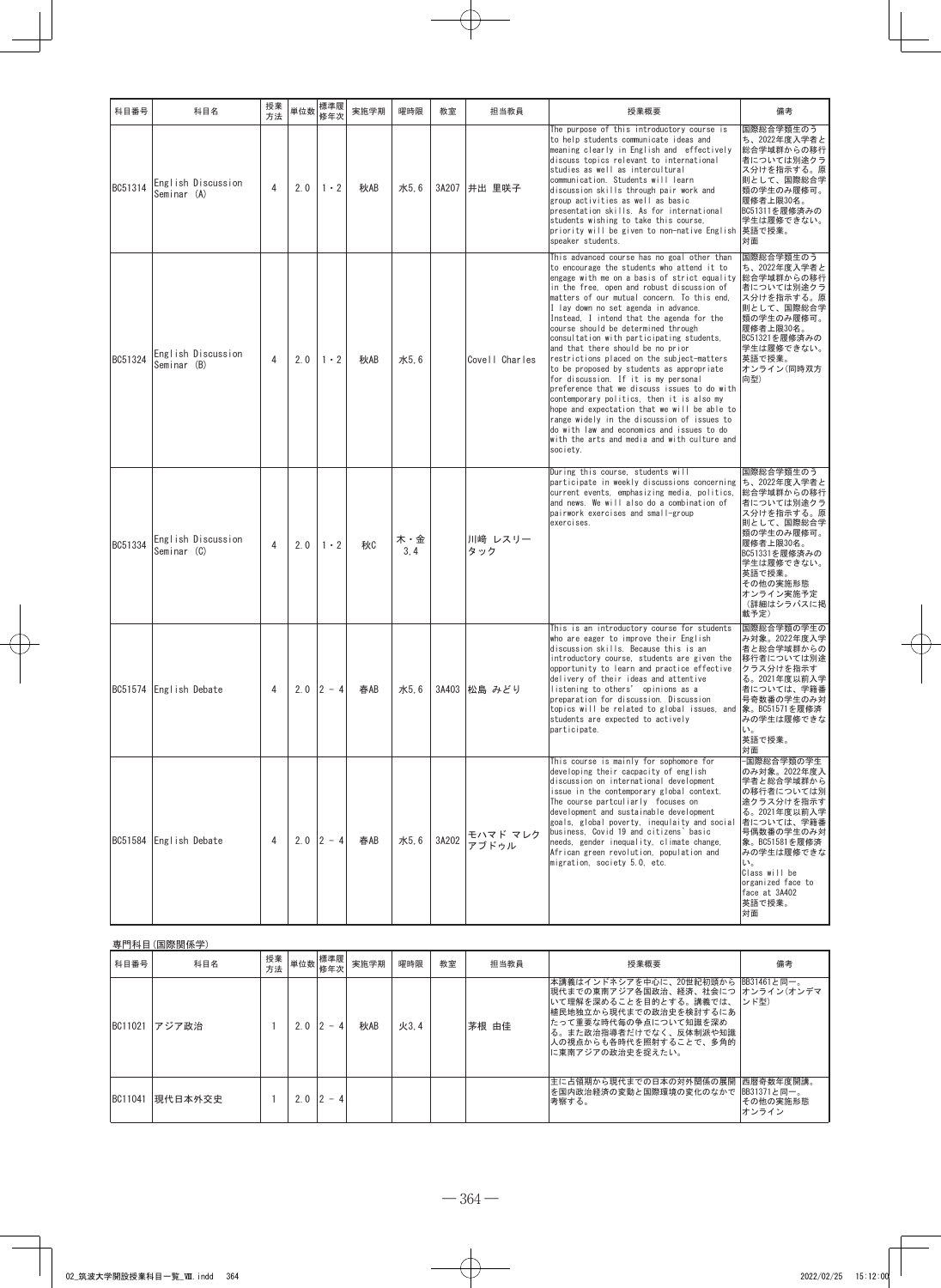| 科目番号           | 科目名            | 授業<br>方法       | 単位数 | 標準履<br>修年次      | 実施学期 | 曜時限      | 教室       | 担当教員        | 授業概要                                                                                                                                                                                                                                                                                                                                         | 備考                                                                                                                                                                           |
|----------------|----------------|----------------|-----|-----------------|------|----------|----------|-------------|----------------------------------------------------------------------------------------------------------------------------------------------------------------------------------------------------------------------------------------------------------------------------------------------------------------------------------------------|------------------------------------------------------------------------------------------------------------------------------------------------------------------------------|
|                | BC11051 現代中国研究 | -1             |     | $2.0$ 2 - 4     | 秋AB  | 木5.6     |          | 毛利 亜樹       | この講義の目的は,中国政治とそれを取り巻くア BB31481と同一。<br>ジア太平洋のダイナミズムに接近するために、必 オンライン(オンデマ<br>要な基本知識と分析視覚を提供することです。具 ンド型)<br>体的には、中国の政治体制、体制の継続と変容、<br>そして国際政治における中国の役割という3つの<br>柱を中心に分析を進めます。                                                                                                                                                                  |                                                                                                                                                                              |
| BC11061        | ラテンアメリカ政治      | -1             | 2.0 | $2 - 4$         |      |          |          |             | ラテンアメリカ政治は、独立以降の寡頭支配体<br>制、ポピュリストの台頭、軍事政権の誕生、民政 その他の実施形態<br>移管等によって特徴づけられます。そこで本講義<br>では、ラテンアメリカの政治史、政治体制、民政<br>移管後に各国が抱えた諸問題について、担当教員<br>の現地体験を交えながら解説します。また、ラテ<br>ンアメリカ政治の最新のニュースを事例として取<br>り上げ、その背景について考察を深めます。                                                                                                                           | 西暦奇数年度開講。                                                                                                                                                                    |
|                | BC11071 国際組織法  | 1              |     | $2.0$ 2 - 4     |      |          |          |             |                                                                                                                                                                                                                                                                                                                                              | BB28091と同一。<br>2022年度開講せず。<br>「国際法概論」既修者<br>に限る                                                                                                                              |
| BC11081 国際法I   |                | 1              |     | $2.0$ 2 - 4     | 通年   | 集中       |          | 鈴木 悠        | 国際法の中でも、特に国際人権法に焦点を当てて<br>授業を行う。                                                                                                                                                                                                                                                                                                             | 原則として社会・国際<br>学群の学生に限る。<br>BB28031と同一。<br>「国際組織法」と隔年<br>開講 (2023年度は「国<br>際法I」は開講せず、<br>「国際組織法」を開<br>講、2024年度はその逆<br>として実施)。                                                  |
| BC11091        | 国際法II          | $\overline{1}$ | 2.0 | $2 \cdot 3$     | 秋AB  | 水3,4     |          | 3A203 吉田 脩  | 既修の「国際法概論」で得られた基礎知識を基<br>に、国際法の応用問題を総論的に採り上げる。                                                                                                                                                                                                                                                                                               | その他の実施形態<br>対面・オンライン等<br>(詳細はシラバスに掲<br>載予定)「国際法概<br>論」の既修者に限る。                                                                                                               |
|                | BC11121 国際政治学  | -1             | 2.0 | $ 2 - 4 $       | 秋AB  | 火5.6     |          | 大友 貴史       | This course examines various theories and<br>cases to understand the dynamics of<br>international politics.                                                                                                                                                                                                                                  | BE22071と同一。<br>英語で授業。<br>JTP. その他の実施形<br>熊<br>オンライン実施予定<br>(詳細はシラバスに掲<br>載予定)                                                                                                |
|                | BC11141 国際機構論  | -1             | 2.0 | $12 - 4$        | 通年   | 集中       |          |             | 国際連合(国連)を中心とした国際組織の誕生・発<br>展史と、国際組織を巡る学問的分析を扱う。                                                                                                                                                                                                                                                                                              | 原則として社会・国際<br>学群の学生に限る。                                                                                                                                                      |
| BC11201        | 国際通商論          | $\overline{1}$ | 1.0 | $1 - 4$         | 通年   | 集中       |          | 田辺 有紀       | WTO(世界貿易機関) や EPA(経済連携協定) の基<br>礎知識を学ぶ。国際通商の関係者(各国政府、国<br>際機関、企業、NPO 等)やそれぞれの立ち位置、<br>国際通商の法的枠組 と内容を理解する。講師<br>は、経済産業省の通商政策局において WTO に紛<br>争処理手続を担当した経験があり、企業・政府が<br>直面している具体的な問題を紹介しつつ、それが<br>国際経済法においてどのように取り扱われるかを<br>解説する。                                                                                                               | 対面<br>原則として、社会・国<br>際学群の学生に限る。<br>令和4年度3月卒業希望<br> 者は履修不可。                                                                                                                    |
| BC11221        | アジアの国際関係       | -1             |     | $2.0$ 2 - 4     | 春AB  | 木3,4     |          | 3A204 外山 文子 | 今日のアジアは大きなパラダイム転換を向かえて BB31451と同一。<br>いる。第二次世界大戦以後、アジア諸国は米国と   新型コロナの状況など<br>共産主義国との間で展開された冷戦の枠組みの中 によって、対面もしく<br>で自らの命運を左右されてきた。冷戦が終結した はオンライン (オンデ<br>1990年代以降は、米国による人権保護推進、民主 マンド型) での実施。<br>化促進といった国際的潮流の中で民主化が進展し<br>た。ところが21世紀に入ってから、地域全体に権<br>威主義化の流れが出来つつある。背後には中国の<br>政治経済的影響力の拡大が存在する。本講義で<br>は、アジア地域の政治や国際関係をいかに理解す<br>べきかについて学ぶ。 |                                                                                                                                                                              |
| BC11231        | 東アジア国際関係史      | $\overline{1}$ |     | $2.0$ 2 - 4     | 春AB  | 木5.6     |          | 毛利 亜樹       | この講義の狙いは,19世紀から現代までの東アジ<br>ア国際秩序の変遷を概観し、東アジアの国際関係<br>の現状についての理解を深めることにある。授業<br>では、国際関係をより深く理解するための、いく<br>つかの理論的枠組みを紹介する。                                                                                                                                                                                                                     | BB31471と同一。<br>オンライン(オンデマ<br> ンド型)                                                                                                                                           |
| BC11241        | ヨーロッパの国際関係     | -1             |     | $2.0$ 2 - 4     | 春AB  | 金3.4     |          | 3A402 東野 篤子 | 第二次世界大戦後のヨーロッパ統合の動きについ BB31541と同一。<br>て、国際政治学の観点から講義を行います。主な<br>対象は欧州連合(EU)の統合の歴史ですが、必要に<br>応じてヨーロッパの他の国際機構にも触れながら<br>話を進めます。国際関係論の基本的な知識が必要<br>となります。                                                                                                                                                                                       | その他の実施形態<br>授業は「オンライン<br>(オンデマンド)型」<br>で実施、期末試験は<br>「対面実施」予定。                                                                                                                |
| <b>BC11281</b> | 日本政治           | -1             |     | $2.0$ $ 2 - 4 $ | 春AB  | 月3.4     | 3B303 潘亮 |             | 明治憲法体制の成立(1890年代)から第二次世界大<br>戦終戦(1945年)までの日本政治の変遷を内政と外<br>交双方の視点から議論する。                                                                                                                                                                                                                                                                      | 西暦偶数年度開講。<br>その他の実施形態<br>実施方法はシラバスに<br>掲載予定                                                                                                                                  |
| BC11291        | ヨーロッパ政治        | -1             |     | $2.0$ 2 - 4     | 秋AB  | 金3<br>金4 |          | 3A202 東野 篤子 | EUおよびヨーロッパ諸国は2000年代に入って以<br>降、様々な問題に直面している。この授業では、<br>憲法条約の挫折、欧州負債危機、難民危機、ウク<br>ライナ問題、中・東欧諸国の民主化の苦悩、イギ  3人程度のグループで<br>リスEU離脱問題、ポピュリズム・欧州懐疑勢力の<br>台頭、トランプ米政権との関係といった問題に焦<br>点を当てながら、現在のEUおよびヨーロッパ政治<br>についての講義を行う。                                                                                                                            | 授業では複数回、グ<br>ループワークを行うこ<br> とを予定しています。<br>の作業や議論を通じ<br>て、受講生にも積極的<br>に授業に参加すること<br>が求められます。<br>BB31551と同一。<br>その他の実施形態<br> 授業は「オンライン<br>(オンデマンド)型」<br>で実施、期末試験は<br>「対面実施」予定。 |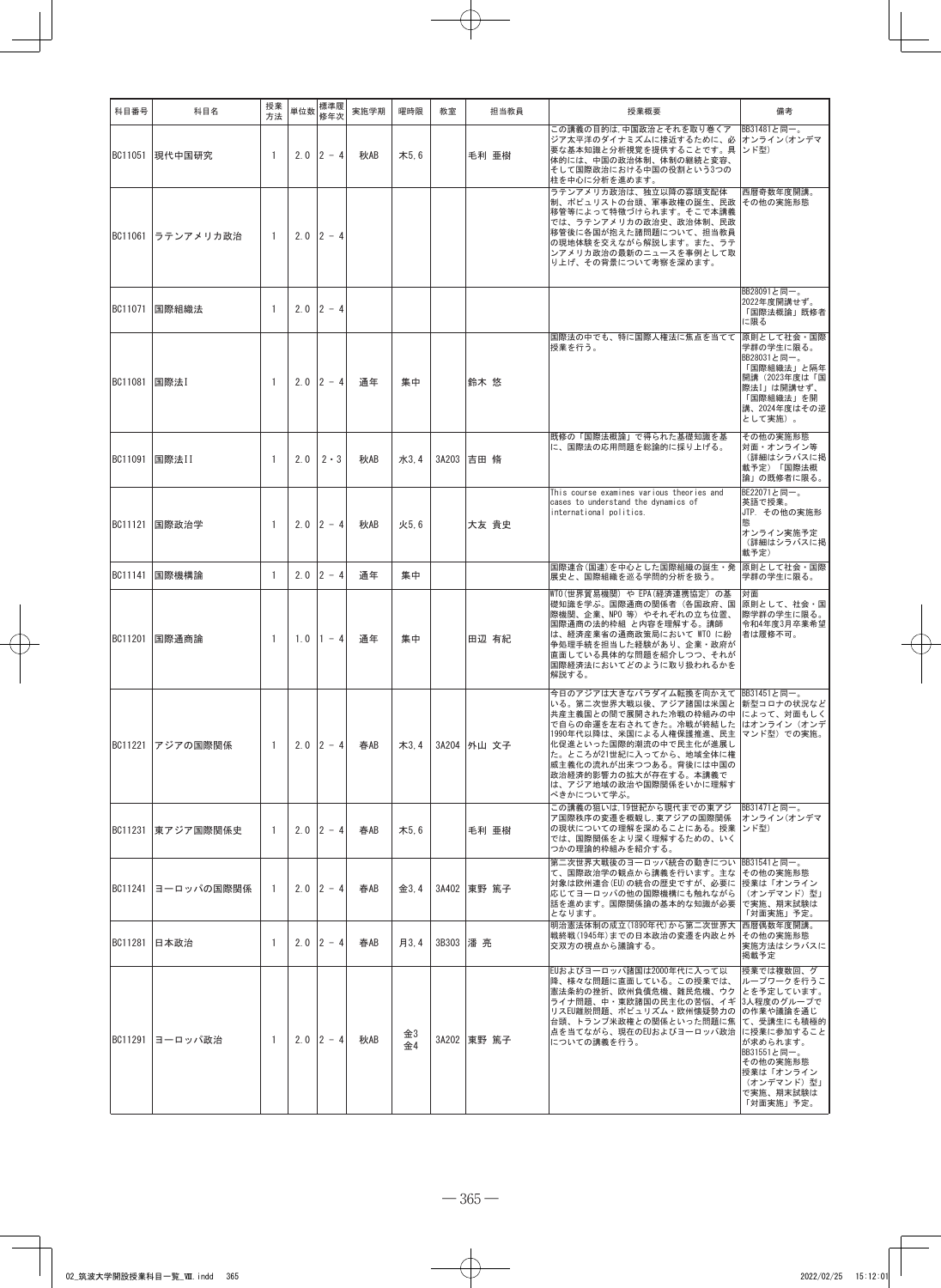| 科目番号    | 科目名                                     | 授業<br>方法     | 単位数 | 標準履<br>修年次      | 実施学期 | 曜時限  | 教室 | 担当教員                  | 授業概要                                                                                                                                                                                                                                                                                                                                                                                                                                                                                                                                                                                                                                                                 | 備考                                                                                                                                  |
|---------|-----------------------------------------|--------------|-----|-----------------|------|------|----|-----------------------|----------------------------------------------------------------------------------------------------------------------------------------------------------------------------------------------------------------------------------------------------------------------------------------------------------------------------------------------------------------------------------------------------------------------------------------------------------------------------------------------------------------------------------------------------------------------------------------------------------------------------------------------------------------------|-------------------------------------------------------------------------------------------------------------------------------------|
| BC11301 | 市民社会論                                   | -1           | 2.0 | $2 - 4$         | 秋AB  | 火1.2 |    | 大倉 沙江                 | 本講義は、市民社会の実態と機能について概説を<br>し、市民社会の基礎理論と日本を中心とした先進<br>諸国の現状について学習することを目的とする。<br>とくに経済団体、農業団体、労働団体、政治団<br>体、市民団体など市民社会を構成する諸組織を取<br>り上げ、それらが政治や社会の在り方にどのよう<br>なインパクトを与えているのかについて考える。                                                                                                                                                                                                                                                                                                                                                                                                                                                                                    | 西暦偶数年度開講。                                                                                                                           |
| BC11311 | 中央アジアの国家と社<br>会                         | $\mathbf{1}$ |     | $2.0$ $ 2 - 4 $ | 秋AB  | 月5.6 |    | ダダバエフ テイ<br>ムール       | ソ連崩壊後いまだ転換期にある中央アジア地域を<br>検討する。国際関係(特に国際政治)、地域研究、<br>紛争研究等の複数の視点から、主にカザフスタ<br>ン、キルギス、タジキスタン、トルクメニスタン<br>とウズベキスタンを取り上げる。中央アジア概説<br>を導入とし、その後、地域主義、地域社会、紛<br>争、統合といったテーマを扱う。                                                                                                                                                                                                                                                                                                                                                                                                                                                                                           | その他の実施形態<br>オンライン実施予定<br>(詳細はシラバスに掲<br>載予定)                                                                                         |
| BC11351 | Globalization and<br><b>Development</b> | $\mathbf{1}$ | 2.0 | $2 - 4$         | 秋AB  | 火・金2 |    |                       | This course examines the politics of<br>development in the era of globalization,<br>exploring major issues and problems being<br>encountered and confronted by the developing<br>countries in the contemporary period. There<br>will be lectures, videos, discussions and<br>debates on globalization theory, major<br>development issues, politics in the<br>developing world, and the impact of<br>globalization on developing countries.                                                                                                                                                                                                                          | face-to-face<br>BE22471と同一。<br>英語で授業。<br>UTP. G科目                                                                                   |
| BC11391 | 外交法政策論                                  | -1           | 1.0 | $1 - 4$         | 通年   | 集中   |    |                       |                                                                                                                                                                                                                                                                                                                                                                                                                                                                                                                                                                                                                                                                      | オンライン(オンデマ<br>ンド型)<br>原則として社会・国際<br>学群の学生に限る。平<br>成30年度以前の国際総<br>合学類入学者に対して<br>は、「外交法政策論」<br>を「国際学概論II」に<br>読替える。                   |
| BC11411 | 国際貿易論                                   | -1           | 2.0 | $ 2 - 4$        |      |      |    |                       | As the economy becomes more globalized, it<br>is becoming necessary to study the basic<br>mechanism of international trade and its<br>impact on welfare. In this course, we first<br>study the concept of comparative advantage<br>and study why countries will be engaged in<br>international trade. Then, we study the<br>impact on welfare by using several models.<br>(The Ricardian, Heckscher-Ohlin and Specific<br>Factor Model). Then, we study the monopoly<br>model and its implication for international<br>trade theory. In addition, we discuss the<br>impact of international factor movement such<br>as immigration and foreign direct<br>investment. | 西暦奇数年度開講。<br>BB41601, BE22271,<br>FH25051と同一。<br>英語で授業。<br>JTP. その他の実施形<br>熊<br>オンライン                                               |
| BC11431 | 国際金融論                                   | -1           | 2.0 | $2 - 4$         | 春AB  | 木3,4 |    | Tran Lam Anh<br>Duong | 本授業では、国際金融の理解に不可欠な基本知識<br>である国民経済計算や国際収支会計などをはじめ<br>に学習し、その上で分析の鍵となる為替市場と金<br>融市場との関係について学習する。そして短期・<br>長期の為替レートの決定要因、国際金融と財政・<br>金融政策の相互作用のメカニズムについて理解を<br>深める。                                                                                                                                                                                                                                                                                                                                                                                                                                                                                                     | 公共システムエリア<br>(2019年度以降入学<br>者),国際・公共システ<br>ムエリア(2018年度以<br>前入学者)<br> FH27031と同一。<br>その他の実施形態<br>オンライン(オンデマ<br>ンド型)。期末試験は<br>対面実施予定。 |
|         | BC11451 公共政策分析                          | 1            |     | $2.0$ 2 - 4     | 春AB  | 木1.2 |    | 内藤 久裕                 | このクラスでは、標準的な財政学(Public<br>Finance)を講義することによって、財政政策、公<br>共政策を分析し、これらの政策はどのような効果<br>があるのか、その政策にともなうコストはどのよ<br>うなものかを分析します。また望ましい政策のあ<br>り方も議論します。トピックは、政策評価の理論<br>的基準、統計的手法、国債政策、公共財、外部<br>性、投票制度、所得再分配、労働政策(最低賃<br>金、解雇規制)、年金政策、医療政策です。                                                                                                                                                                                                                                                                                                                                                                                                                               | 西暦偶数年度開講。<br>BB41181と同一。<br>その他の実施形態<br> オンライン実施予定<br>(詳細はシラバスに掲<br>載予定)                                                            |
|         | BC11461 Public Policy                   | 1            |     | $2.0$ 2 - 4     | 春AB  | 木1.2 |    | ウラノ エジソン<br>ヨシアキ      | The objective of this course is to provide<br>students with the basic concepts of public<br>policies to enable them to understand,<br>analyze and discuss the various public<br>policies that affect our lives on a daily<br>basis, by focusing mainly in the field of<br>social policies, such as health care<br>systems, income redistribution and labour<br>policies.                                                                                                                                                                                                                                                                                             | Limited to 35<br>students.<br>西暦偶数年度開講。<br>BB11881, BE22051と同<br>$-$ .<br>英語で授業。<br>JTP. G科目                                        |
| BC11471 | Transnational Social<br>Policy          | $\mathbf{1}$ | 2.0 | $ 2 - 4 $       |      |      |    |                       | Globalization has brought many changes in<br>social life, including increasing flows of<br>financial resources, goods and persons.<br>Among the new challenges these changes pose<br>to governments and civil society is the need<br>to create new social agenda and to develop<br>social policies. The aim of this course is<br>to discuss these challenges for the 21st<br>Century from a transnational perspective.                                                                                                                                                                                                                                               | Biennial Course<br>(offered in odd<br>years)<br>西暦奇数年度開講。<br>BB11861, BE22401と同<br>英語で授業。<br>JTP. G科目. オンライ<br>ン(同時双方向型)            |
|         | BC11501   国際文化論                         | -1           |     | $2.0$ 2 - 4     |      |      |    |                       | この講義では、私たちの生活を支える物質文化を<br>国際的な関係の中から捉えなおし、あるべき姿を<br>考えます。私たちの身近なモノ(国際商品)の消<br>費と国際的な環境問題、社会問題がどのように関 オンラインとする。<br>係しているのかを具体的に学んでいきます。                                                                                                                                                                                                                                                                                                                                                                                                                                                                                                                               | 西暦奇数年度開講。<br>その他の実施形態<br> 対面予定、場合により                                                                                                |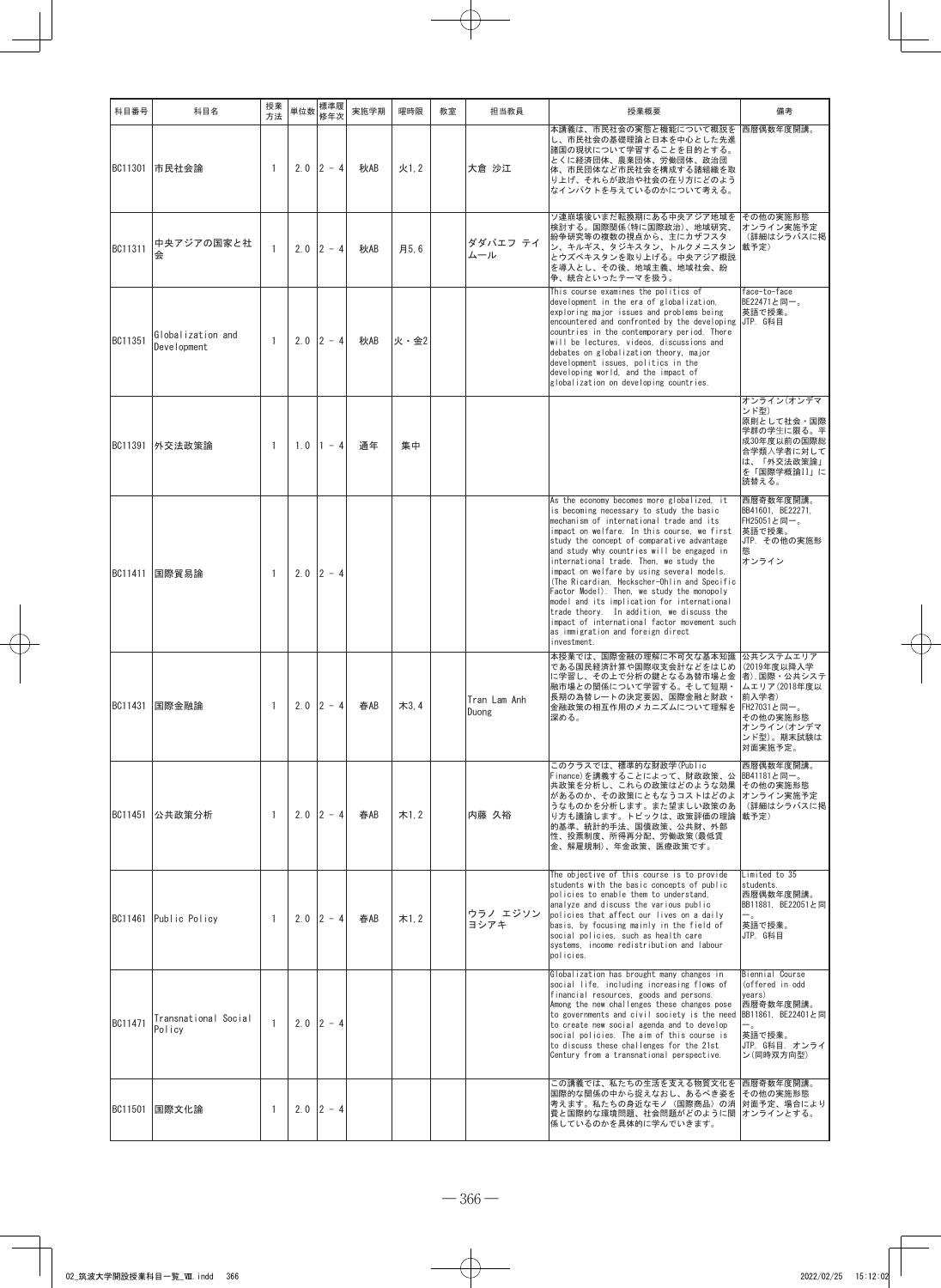| 科目番号           | 科目名           | 授業<br>方法     | 単位数 | 標準履<br>修年次           | 実施学期 | 曜時限  | 教室 | 担当教員       | 授業概要                                                                                                                                                                                                                                                                                                                                                                                                                         | 備考                                                                                                                                                                                                                                                                                         |
|----------------|---------------|--------------|-----|----------------------|------|------|----|------------|------------------------------------------------------------------------------------------------------------------------------------------------------------------------------------------------------------------------------------------------------------------------------------------------------------------------------------------------------------------------------------------------------------------------------|--------------------------------------------------------------------------------------------------------------------------------------------------------------------------------------------------------------------------------------------------------------------------------------------|
|                | BC11511 言語人類学 | $\mathbf{1}$ |     | $2.0$ 2 - 4          | 春AB  | 火1.2 |    | 井出 里咲子     | An introduction to linguistic anthropology.<br>this course explores the relationship<br>between language and culture, especially on<br>how language reflects culture and how<br>culture creates language. Through the<br>lectures, required readings, group<br>discussions, and student projects, we will<br>learn the roles and functions of language in<br>creating universal as well as cultural-<br>specific worldviews. | BE22501と同一。<br>英語で授業。<br>JTP. その他の実施形<br>熊<br>原則オンライン(オ<br>ンデマンド)型で実<br>施、2回ほど同時双方<br>向でグループワークを<br>実施。<br>(旧「人類言語学」)                                                                                                                                                                      |
| BC11551        | 人類学特講         | -1           |     | $2.0$ 2 - 4          | 秋ABC | 集中   |    | 早川 公       | 本科目は、文化人類学の考え方の修得をつうじ<br>て、「世界をわかりなおす」ための知識や態度を<br>身につけます。講義では、気候変動、科学技術、<br>経済問題、働き方・生き方など現代的なトピック<br>を考えるにあたって人類学的なものの見方が「遠<br>い」ものではないことを解説し、受講者自身が<br>「プチ人類学者」として現代社会の諸問題をとら<br>えられるようになることを目指します。これから<br>の未来づくりを担うみなさんには、これまでの<br>「あたりまえを疑う」ための道具が必要となりま<br>す。そのための有用な「武器」になりうるのが文<br>化人類学です。学修を通じて、ともに思考のバー<br>ジョンアップをしていきましょう。                                                                                        | その他の実施形態                                                                                                                                                                                                                                                                                   |
|                | BC11601 政治参加論 | 1            |     | $2.0$ 2 - 4          |      |      |    |            | 本講義は、投票、選挙活動、地域活動、役職者と<br>の接触など、政治参加の基礎的な概念を紹介し、<br>受講生が政治現象を理解するための一助となるこ<br>とを目標とする。とくに、戦後日本人の政治参加<br>の特質を国際比較の観点から考察し、それが日本<br>における統治のあり方にどのようなインパクトを<br>与えてきたのかについて解説を行う。                                                                                                                                                                                                                                                | 西暦奇数年度開講。<br>オンライン(オンデマ<br>ンド型)                                                                                                                                                                                                                                                            |
| BC11621        | 日本政治思想        | $\mathbf{1}$ |     | $2.0$ 2 - 4          |      |      |    |            | 「昭和」期の知識人の言動を題材にして,今日的<br>問題がいかにして形成されてきたかを考える。                                                                                                                                                                                                                                                                                                                                                                              | 西暦奇数年度開講。<br>BB31321と同一。                                                                                                                                                                                                                                                                   |
| BC11651        | 政治外交史         | $\mathbf{1}$ | 2.0 | $1 \cdot 2$          | 秋AB  | 木5.6 |    | 南山 淳       | 本講義では、ヨーロッパにおける30年戦争終結後<br>のウエストファリア・システムの成立から21世紀<br>に至るまでの国際政治秩序をめぐる歴史構造と、<br>その変動過程について、戦争と平和のサイクルと<br>いう巨視的な視点から検討する。                                                                                                                                                                                                                                                                                                    | 旧科目名「政治外交<br>史」。「政治外交史」<br>の単位取得者は履修不<br>同。<br>BB31031と同一。<br>主専攻必修科目.その<br>他の実施形態<br>オンライン(オンデマ<br>ンド型)の予定。                                                                                                                                                                               |
| BC11711 憲法I    |               | -1           | 2.0 | $1 \cdot 2$          | 春BC  | 月1.2 |    | 秋山 肇       | 日本国憲法の人権に関する規定を総合的、かつ批<br>判的に学びます。この授業の主たる言語は日本語<br>です。Students will learn provisions on<br>human rights in the Japanese constitutional<br>law critically. This course's main language<br>of instruction is Japanese.                                                                                                                                                                                                        | 社会学類を含め、全て<br>の学類・専門学群・学<br>位プログラムの学生の<br>履修を歓迎します。<br>This course welcomes<br>students of both<br>College of Social<br>Sciences and other<br>colleges, schools<br>and programmes.<br>BB22001と同一。<br>対面<br>オンライン(同時双方<br>向)でも受講すること<br>ができる。場合によ<br>り、オンライン(同時<br>双方向)のみに切り替<br>える可能性もある。  |
| BC11721 憲法II   |               | $\mathbf{1}$ |     | $2.0 \mid 1 \cdot 2$ | 秋AB  | 木3,4 |    | 1C403 秋山 肇 | 日本国憲法の統治機構に関する規定を総合的、か<br>つ批判的に学びます。この授業の主たる言語は日<br>本語です。Students will learn provisions on<br>the structure of government in the Japanese<br>constitutional law critically. This course's<br>main language of instruction is Japanese.                                                                                                                                                                                       | 社会学類を含め、全て<br>の学類・専門学群・学<br>位プログラムの学生の<br>履修を歓迎します。<br>This course welcomes<br>students of both<br>College of Social<br>Sciences and other<br>colleges, schools<br>and programmes.<br>BB22031と同一。<br>対面<br>オンライン (同時双方<br>向)でも受講すること<br>ができる。場合によ<br>り、オンライン(同時<br>双方向)のみに切り替<br>える可能性もある。 |
| BC11731   行政学I |               | 1            |     | $2.0$ 2 - 4          |      |      |    |            | 行政活動の実態についての情報と理論を教えるこ<br>とにより、受講者が授業で教わった知識を基に、<br>現実の行政活動を理解することを目指す。授業で オンライン(オンデマ<br>は、新聞記事等を利用して具体的なイメージを喚  ンド型)<br> 起しつつ、行政システムとそこで働く公務員の役<br>割と行動について、最新の研究成果の紹介も交え<br>ながら講義する。                                                                                                                                                                                                                                       | 西暦奇数年度開講。<br> BB31241と同一。                                                                                                                                                                                                                                                                  |
|                | BC11751 公共経済学 | -1           |     | $2.0$ 2 - 4          | 春AB  | 月3.4 |    | 篠塚 友一      | 「市場の失敗」と呼ばれる現象の発生原因を解明<br>し、その解消策を考えるのが公共経済学の基本的<br>な課題である。具体的には、外部性、公共財、非<br>凸性、不確実性から生ずる市場の失敗とその解消<br> 法、および集団的意思決定についての規範的理論<br>について講義する。                                                                                                                                                                                                                                                                                 | BB41271と同一。<br> オンライン(オンデマ<br>ンド型). オンライン<br>(同時双方向型)                                                                                                                                                                                                                                      |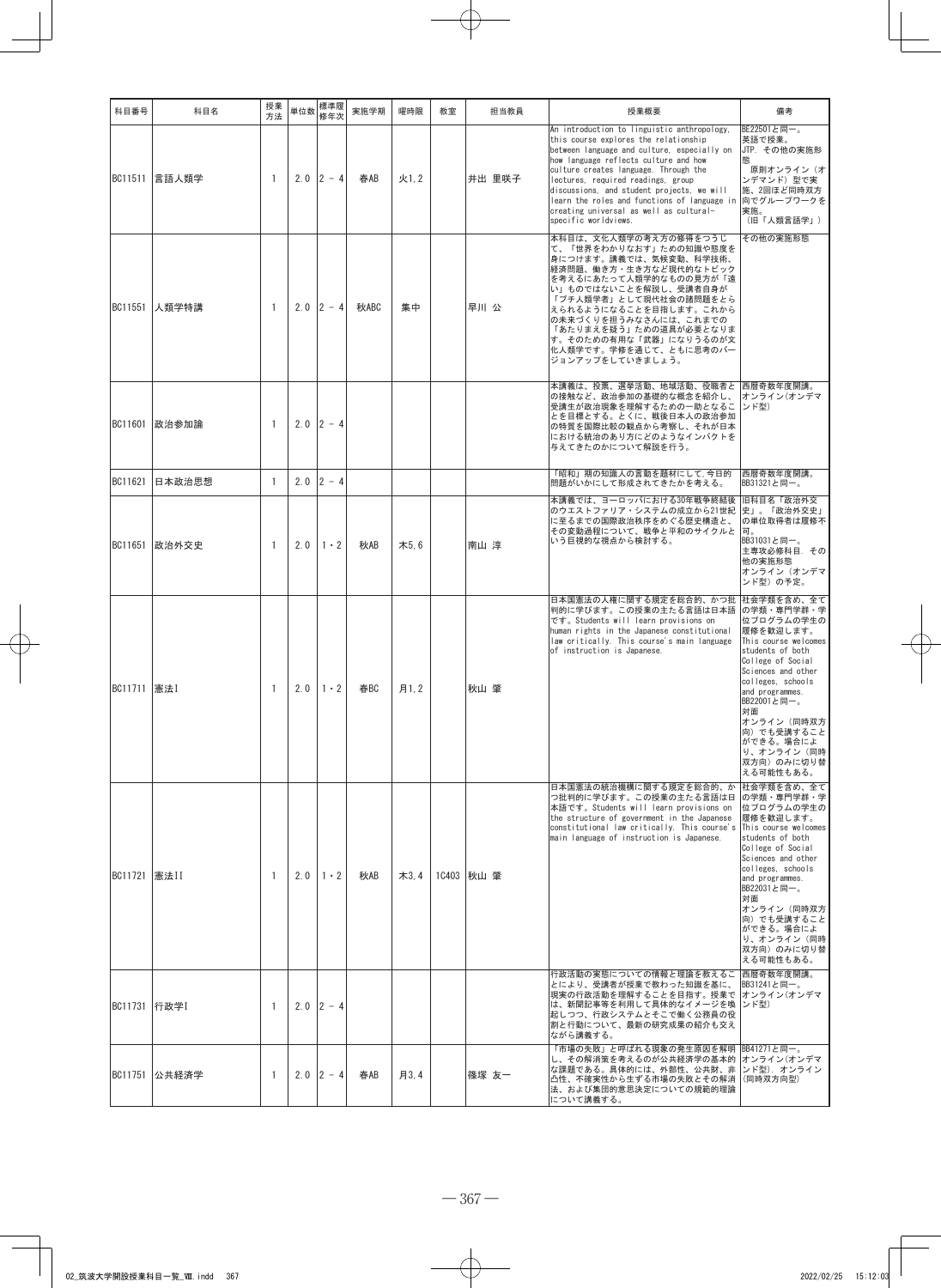| 科目番号           | 科目名                         | 授業<br>方法     | 単位数 | 標準履<br>修年次      | 実施学期 | 曜時限  | 教室       | 担当教員        | 授業概要                                                                                                                                                                                                                                                                                                                                                                                                                                                                                                                                                  | 備考                                                                                                                                                                 |
|----------------|-----------------------------|--------------|-----|-----------------|------|------|----------|-------------|-------------------------------------------------------------------------------------------------------------------------------------------------------------------------------------------------------------------------------------------------------------------------------------------------------------------------------------------------------------------------------------------------------------------------------------------------------------------------------------------------------------------------------------------------------|--------------------------------------------------------------------------------------------------------------------------------------------------------------------|
| BC11791        | ヨーロッパ社会経済史                  | 1            |     | $2.0$ 2 - 4     |      |      |          |             | 世界史上はじめて工業化を通じた近代化を達成<br>し、二百年間にわたって世界の経済発展をリード BB41371と同一。<br>してきたヨーロッパ。歴史的な産業革命がもたら<br>した影響力は今や世界 の至る所に及び、私たち<br>の生活を大きく変化させている。この授業ではド<br>イツを中心にヨーロッパの工業化過程を具体的に<br>考察することにより、工業化がどのように社会、<br>人々の暮らし方、働き方を変えたかについて考え<br>ていく。                                                                                                                                                                                                                                                                                                                       | 西暦奇数年度開講。<br>2022年度開講せず。<br>その他の実施形態<br>オンライン                                                                                                                      |
| BC11801        | 現代社会論                       | $\mathbf{1}$ | 2.0 | $1 \cdot 2$     | 秋AB  | 月3,4 |          | 土井 隆義       | 現代日本の青年層に特徴的に見受けられる意識の<br>特徴と、そこから派生する諸問題について、後期<br>近代という社会背景から理解することを目指しま<br>す。社会的格差の拡大や失業率の高さなど, 現代 BB11021と同一。<br>青年期をとりまく社会状況は非常に厳しい状況に<br>あります。しかし、その一方で彼らの生活満足度  ライン(オンデマンド<br>は高く、また幸福感も強まる傾向が見られます。<br>この両者のギャップはどのように理解すればよい<br>のでしょうか。この授業では、その社会学的な解<br>明を試みていきます。                                                                                                                                                                                                                                                                         | ▼社会・国際学群 コ<br>ア・カリキュラム<br>BC11801と同一。<br>主専攻必修科目. オン<br>型)<br>社会教育主事                                                                                               |
| BC11821        | スポーツ文化論                     | 1            |     | $2.0$ 2 - 4     |      |      |          |             | スポーツ文化現象を理解・考察するための道具概<br>念、枠組み、理論を学ぶ。スポーツ(イベント・<br>教育・地域社会)、大衆メディア及びニューメ<br>ディア、観戦・応援の若者文化のハイブリットな<br>社会現象を社会学的に分析する。                                                                                                                                                                                                                                                                                                                                                                                                                                | BB11301と同一。<br>2022年度開講せず。<br>2024年度開講予定                                                                                                                           |
| <b>BC11851</b> | 安全保障論                       | 1            |     | $2.0$ $ 2 - 4$  | 秋AB  | 応談   |          |             |                                                                                                                                                                                                                                                                                                                                                                                                                                                                                                                                                       | 2022年度開講予定。曜<br>時限は「応談」として<br>いるが、担当教員を含<br>め、定まり次第通知す<br>る。<br>西暦偶数年度開講。                                                                                          |
| BC11861        | ミクロ経済学                      | 1            | 2.0 | $2 - 4$         | 春AB  | 火3.4 |          | 篠塚 友一       | 一般均衡理論の視点からミクロ経済学を講義す<br>る。消費者行動の理論,生産者の理論,部分均衡,<br>交換経済の一般均衡,生産経済の一般均衡,厚生経<br>済学の基本定理等の話題をカバーする。                                                                                                                                                                                                                                                                                                                                                                                                                                                     | BB41131と同一。<br>オンライン(オンデマ<br>ンド型)                                                                                                                                  |
| BC11871        | マクロ経済学                      | 1            | 2.0 | $3 - 4$         | 秋AB  | 火1.2 |          | 福住 多一       | 中級レベルのマクロ経済学を講義する。古典派理 BB41141と同一。<br>論、貨幣と物価水準、労働市場と自然失業率、<br>IS-LMモデル、マンデル=フレミング・モデル、総<br>需要・総供給モデル、ソローの経済成長モデルを<br>カバーする。                                                                                                                                                                                                                                                                                                                                                                                                                          | 面核<br>平成21年度までの「中<br> 級マクロ経済学」に相<br>当する。                                                                                                                           |
| BC11881        | ジャパニーズ・エコノ<br>$\bar{z}$ $-$ | $\mathbf{1}$ |     | $2.0$ $ 2 - 4 $ | 秋AB  | 月5.6 |          | 3B203 黒川 義教 | The main purpose of this course is to<br>understand basic historical facts about the<br>Japanese Economy. We analyze those facts<br>both empirically and theoretically and<br>relate most Japanese issues to those in the<br>U.S. The goal of this course for Japanese<br>students is to explain to foreign people<br>about the Japanese economy in English, and<br>that for international students is to be<br>more interested in Japan. As a prerequisite,<br>this course requires BC51061 Introductory<br>Microeconomics and BC51071 International | BE22221と同一。<br>英語で授業。<br>JTP. その他の実施形<br>授業方法はシラバス参                                                                                                                |
| BC11891        | Comparative Economics       | -1           | 2.0 | $2 - 4$         | 秋AB  | 月3.4 |          | 3A312 田中 洋子 | Economics, or equivalent.<br>This course provides a historical overview<br>on the management style and labor relations<br>from comparisons of social institutions and<br>corporate practices. By taking examples from $\left  \right $<br>Japan, Europe and other countries, we would<br>examine how people work and discuss their<br>merits and demerits, their possibilities and<br>challenges.                                                                                                                                                     | Course in 2022<br>西暦偶数年度開講。<br>BB41381, BE22251と同<br>英語で授業。<br>JTP. 対面<br>Identical with<br>"Comparative Study<br>on Socio-Economic<br>System" given until<br>2014 |
| BC11911        | Japanese Foreign<br>Policy  | $\mathbf{1}$ |     | $2.0$ 2 - 4     |      |      |          |             | This course examines the historical<br>background of modern Japan's foreign<br>policymaking from early 1890s till the end<br>of the Second World War (1945). Main<br>emphasis of the lectures will be placed on<br>the interaction between Japanese domestic<br>politics and foreign affairs.                                                                                                                                                                                                                                                         | 西暦奇数年度開講。<br>BE22031と同一。<br>英語で授業。<br>JTP. その他の実施形<br>熊<br>オンライン                                                                                                   |
| BC11961        | Japan and the World         | 1            |     | $2.0$ 2 - 4     | 秋AB  | 月3.4 | 3A403 潘亮 |             | This course focuses on the history of<br>Japan's domestic politics and foreign<br>relations from the end of the Second World<br>War till the end of 1970s.                                                                                                                                                                                                                                                                                                                                                                                            | 西暦偶数年度開講。<br>BE22021と同一。<br>英語で授業。<br>JTP. その他の実施形<br>実施方法はシラバスに<br>掲載予定                                                                                           |
| BC11971        | 基礎経済数学                      | 1            | 2.0 | $1 \cdot 2$     | 春AB  | 月3.4 |          | 福住 多一       | 高校数学の復習をしつつ、それらがどのように経<br>済学に応用されるのかを講義する。内容は、2次<br>関数と寡占市場、数列と貯蓄、級数と割引現在価<br>値、ベクトルと予算制約、1変数の微分と利潤最<br>大化、多変数の微分と効用最大化である。                                                                                                                                                                                                                                                                                                                                                                                                                           | 社会・国際学群および<br>総合学域群の学生のみ<br>履修可能。<br>BB41101と同一。                                                                                                                   |
| BC11981        | 経済数学                        | -1           | 2.0 | $ 1 - 4 $       | 秋AB  | 月3.4 |          | 福住 多一       | 基礎経済数学に引き続き、高校数学の復習をしつ<br>つ、それらがどのように経済学に用いられている<br>かを講義する。トピックは、制約付き最適化の復<br>習、確率とリスク、積分とオークション、差分方<br>程式と経済成長理論である。                                                                                                                                                                                                                                                                                                                                                                                                                                 | 社会・国際学群および<br>総合学域群の学生のみ<br>履修可能。緊急事態宣<br> 言の発出等の際はオン<br>ラインで実施する。<br>BB41301と同一。<br>オンライン(オンデマ<br>ンド型). 対面                                                        |
| BC16011        | Mathematical<br>Economics   | 1            |     | $2.0$ 2 - 4     | 春AB  | 火1.2 |          | 生藤 昌子       | This course introduces students to the most<br>fundamental analytical tools of mathematics<br>for economics. It provides the necessary<br>skills and training to use mathematical<br>approach in economic analysis. The goal of<br>this course is to give the students skills<br>to apply the mathematical methods to<br>solution of economics problems.                                                                                                                                                                                              | BB41561, BE22851と同<br>$-$ .<br>英語で授業。<br>JTP. オンライン(オン<br>デマンド型)                                                                                                   |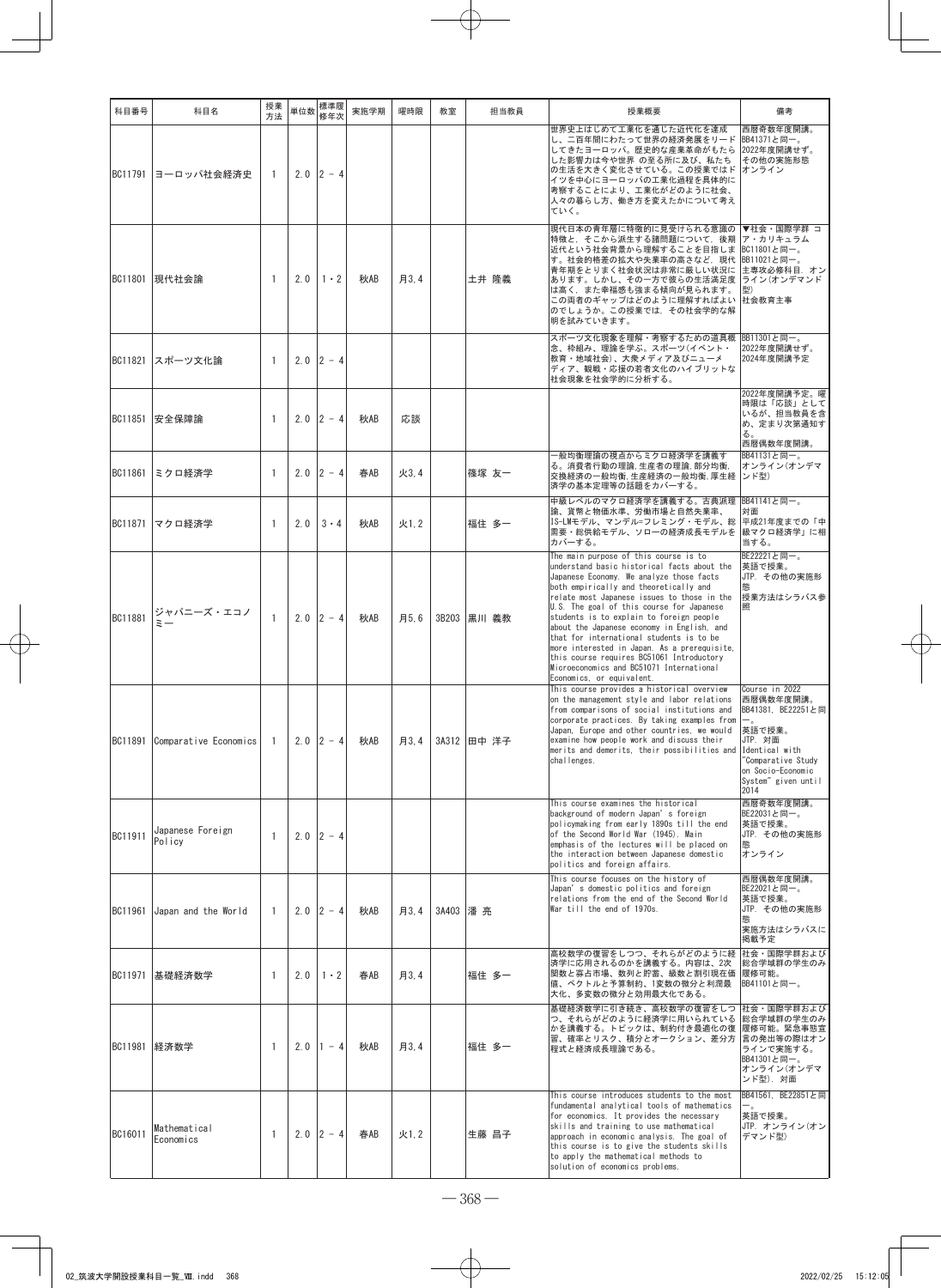| 科目番号    | 科目名                            | 授業<br>方法 |     | □ 単位数 標準履」<br>修年次 | 実施学期 | 曜時限  | 教室 | 担当教員  | 授業概要                                                                                                                                                                                                                                                                                                                                                                                                                             | 備考                                                                                                           |
|---------|--------------------------------|----------|-----|-------------------|------|------|----|-------|----------------------------------------------------------------------------------------------------------------------------------------------------------------------------------------------------------------------------------------------------------------------------------------------------------------------------------------------------------------------------------------------------------------------------------|--------------------------------------------------------------------------------------------------------------|
| BC16021 | History of Economic<br>Thought |          | 2.0 | $2 - 4$           | 秋AB  | 木5.6 |    | マ     | The course is about the history, philosophy<br>and evolution of economic ideas and<br>thoughts. We review critically the different the fall semester on<br>schools of economic thoughts from the<br>モゲス アブ ギル classical to the modern schools to provide<br>students with a comprehensive understanding<br>of the origin, evoultion, arguments, and<br>philosophy of economics and the economists<br>behind such powerful ideas. | The course is<br>conducted online for<br>MS Teams system.<br>BE22821と同一。<br>英語で授業。<br>UTP. オンライン(同時<br>双方向型) |
| BC16031 | 国際開発協力論                        |          |     | $2.0$ $ 2 - 4 $   | 秋学期  | 応談   |    | 中野 優子 | 「「海外研修II」を履修し海外で国際開発関連業  BC12101と同一。<br>務に従事した学生を対象に、学生自身の海外での その他の実施形態<br>取組み・経験を学術的理論・手法を活用しながら<br>分析する。*履修にあたっては、事前に担当教員<br>に相談すること」                                                                                                                                                                                                                                                                                          |                                                                                                              |
| BC16041 | 国際開発計画論                        |          |     | $2.0$ $ 2 - 4 $   | 春学期  | 応談   |    | 中野 優子 |                                                                                                                                                                                                                                                                                                                                                                                                                                  | 「海外研修II」と「国<br>際開発協力論」の両方<br>を履修したものに限<br>る。<br>BC12111と同一。<br>その他の実施形態                                      |

|         | 専門科目(国際開発学)                        |              |     |                 |                 |      |       |                   |                                                                                                                                                                                                                                                                                                                                                                                                                                                                                                                                                                                                                                                                                                                                         |                                                                         |
|---------|------------------------------------|--------------|-----|-----------------|-----------------|------|-------|-------------------|-----------------------------------------------------------------------------------------------------------------------------------------------------------------------------------------------------------------------------------------------------------------------------------------------------------------------------------------------------------------------------------------------------------------------------------------------------------------------------------------------------------------------------------------------------------------------------------------------------------------------------------------------------------------------------------------------------------------------------------------|-------------------------------------------------------------------------|
| 科目番号    | 科目名                                | 授業<br>方法     | 単位数 | 標準履<br>修年次      | 実施学期            | 曜時限  | 教室    | 担当教員              | 授業概要                                                                                                                                                                                                                                                                                                                                                                                                                                                                                                                                                                                                                                                                                                                                    | 備考                                                                      |
| BC12061 | 計量経済学                              | -1           |     | $2.0$ 2 - 4     | 春AB             | 火1.2 |       | 3B203 ユウ ゼンフェイ    | This course is an introduction to<br>econometrics. We will begin with the linear<br>regression model and its estimation and<br>inference. Then we will cover linear models<br>with endogeneity. linear panel models.<br>limited dependent variables, and models used<br>in program evaluations. This course<br>prerequires Introductory Statistics.                                                                                                                                                                                                                                                                                                                                                                                     | BE22231と同一。<br>英語で授業。<br>JTP. 対面<br>オンライン                               |
| BC12081 | 国際開発論                              | $\mathbf{1}$ |     | $2.0$ 2 - 4     |                 |      |       |                   | 本講義では、開発経済学の主要理論とアプローチ  西暦奇数年度開講。<br>について説明し、発展途上国の経済発展における<br>諸課題について概説することを目的とする。特<br>に、開発経済学の歴史やパラダイム転換を踏ま<br>え、人口転換論、二重構造論、経済成長論、貧困<br>と不平等、教育と開発等のテーマを扱う。経済発<br>展の諸理論やモデルを学びことで、学生が開発経<br>済学への理解を深めるとともに、発展途上国の経<br>済発展に関する分析において、興味深い問題設定<br>を行えるようになることを目指す。                                                                                                                                                                                                                                                                                                                                                                                                                                                                     |                                                                         |
| BC12091 | Economic<br>Development(経済発展<br>論) | -1           | 2.0 | $2 - 4$         | 秋AB             | 火3.4 | 3A308 | モハマド マレク<br>アブドゥル | In addition to introducing key concepts and<br>issues of economic development this course<br>gives practical understanding and<br>experiences of how pro-poor policies work in 実施方法はシラバスに<br>practice in the field of international<br>development- the focus mostly comes from the<br>instructors' continued high quality<br>empirical research including randomized<br>control trails (RCTs). The course will also<br>give exposure about how tools of<br>macroeconomics, microeconomics,<br>econometrics, international trade, etc. are<br>applied to understanding the problems of<br>development, and how data and empirical<br>evidence can shed light on conflicting views<br>and questions about the process of<br>development. | BE22901と同一。<br>英語で授業。<br>その他の実施形態<br>記載予定                               |
| BC12101 | 国際開発協力論                            | 1            |     | $2.0$ $ 2 - 4$  | 秋学期             | 応談   |       | 中野 優子             | 「「海外研修II」を履修し海外で国際開発関連業<br>務に従事した学生を対象に、学生自身の海外での<br>取組み・経験を学術的理論・手法を活用しながら<br>分析する。*履修にあたっては、事前に担当教員<br>に相談すること」                                                                                                                                                                                                                                                                                                                                                                                                                                                                                                                                                                                                                       | BC16031と同一。<br>その他の実施形態                                                 |
| BC12111 | 国際開発計画論                            | 1            |     | $2.0$ $ 2 - 4 $ | 春学期             | 応談   |       | 中野 優子             |                                                                                                                                                                                                                                                                                                                                                                                                                                                                                                                                                                                                                                                                                                                                         | 「海外研修II」と「国<br>際開発協力論」の両方<br>を履修したものに限<br>る。<br>BC16041と同一。<br>その他の実施形態 |
| BC12121 | 開発途上国における諸<br>問題                   | $\mathbf{1}$ |     | $2.0$ $ 2 - 4$  | 秋AB             | 金4.5 |       | 中野 優子             | The goal of this course is to understand<br>contemporary and important economic and<br>social issues in developing countries. We<br>also analyze statistical data related to the<br>topics.                                                                                                                                                                                                                                                                                                                                                                                                                                                                                                                                             | BB41401, BE22871と同<br><sup>-</sup><br>英語で授業。<br><b>JTP</b>              |
| BC12131 | 北アフリカの経済と社<br>会                    | 1            |     |                 | $2.0$ 2 - 4 春AB | 月・火4 |       | 柏木 健一             | 本講義では、中東・北アフリカ諸国の経済と社会  西暦偶数年度開講。<br>を開発経済学の視角から分析し、同諸国の経済発  オンライン(同時双方<br>展と社会の安定に関する主要論点、分析枠組、問<br>題等を概説する。特に、欧州の植民地からの独立<br>後に焦点をあて、パレスチナ問題やアラブ革命の<br>影響を踏まえつつ、中東・北アフリカ経済のグ<br>ローバル化における諸課題を分析することによ<br>り、中東・北アフリカ諸国の社会と経済を分析す<br>る新たな枠組を拓くことを主眼とする。                                                                                                                                                                                                                                                                                                                                                                                                                                                                                 | 向型)                                                                     |
|         | BC12201 開発人類学                      | 1            |     | $2.0$ 2 - 4     |                 |      |       |                   | 市場の存在を自明とする基本的な経済認識を人類 西暦奇数年度開講。<br>学的観点から批判的に検討した上で、途上国開発 その他の実施形態<br>における中心的概念として扱われている「持続可 オンライン (詳細は<br>能な開発」および持続可能な開発目標 (SDGs) を  manabaで連絡)<br>地域文化や、文化的現象としての人間の感情の視<br>点から考察し、「開発」「援助」の向かうべき方<br>向性と、実践的行為者としてそれらに関わる人類<br>学の可能性について論じる。                                                                                                                                                                                                                                                                                                                                                                                                                                                                                       |                                                                         |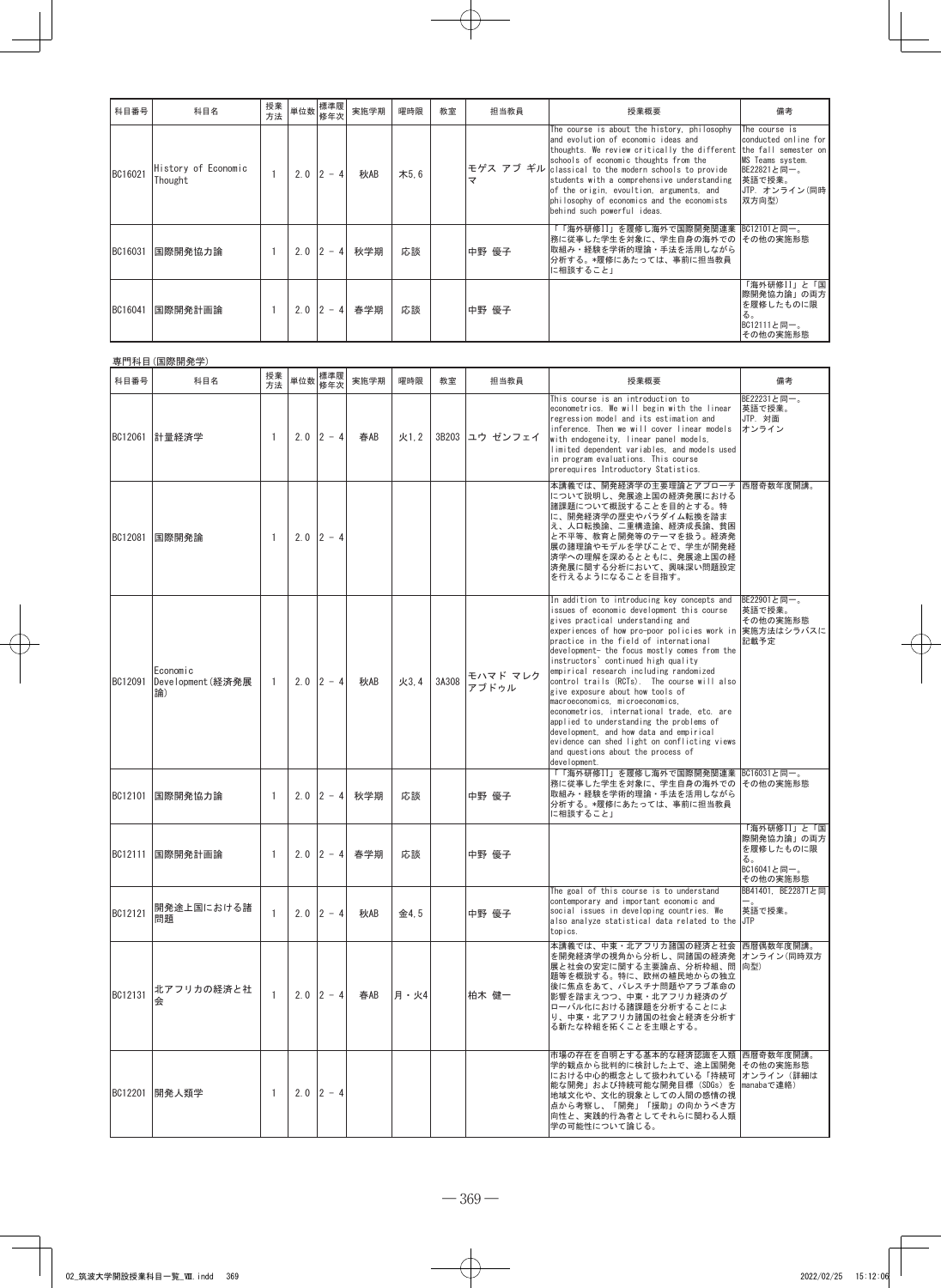| 科目番号    | 科目名                                           | 授業<br>方法     | 単位数 | 標準履<br>修年次  | 実施学期 | 曜時限  | 教室 | 担当教員        | 授業概要                                                                                                                                                                                                                                                                                                                                                                                                                                                                                                                                                                                                                                                                                                                                                                                                                                                                                                                                                                                                                                                                                        | 備考                                                                                                               |
|---------|-----------------------------------------------|--------------|-----|-------------|------|------|----|-------------|---------------------------------------------------------------------------------------------------------------------------------------------------------------------------------------------------------------------------------------------------------------------------------------------------------------------------------------------------------------------------------------------------------------------------------------------------------------------------------------------------------------------------------------------------------------------------------------------------------------------------------------------------------------------------------------------------------------------------------------------------------------------------------------------------------------------------------------------------------------------------------------------------------------------------------------------------------------------------------------------------------------------------------------------------------------------------------------------|------------------------------------------------------------------------------------------------------------------|
|         | BC12211   地域開発論                               | -1           |     | $2.0$ 2 - 4 | 春AB  | 火3.4 |    | 関根 久雄       | 途上国における社会開発を目的とした諸活動の系<br>譜をたどり、それに関わる理論、概念および社会<br>開発の方向性やその担い手に関する基本的事項を<br>整理した上で、事例を用いて社会開発の実践過程<br>を地域的・文化的側面に配慮しながら批判的に考<br>察し、より実効力のある援助の姿や、解釈の枠組<br>みについて考える。                                                                                                                                                                                                                                                                                                                                                                                                                                                                                                                                                                                                                                                                                                                                                                                                                                                                                                                       | 西暦偶数年度開講。<br>オンライン(オンデマ<br>ンド型)                                                                                  |
| BC12221 | Social Development                            | -1           | 2.0 | $ 2 - 4 $   | 秋AB  | 水1.2 |    | 松島 みどり      | People's well-being cannot be achieved by<br>economic growth alone, and the important<br>role of social development has became widely<br>recognised in international development<br>practice. This course is offered for<br>students firstly to increase understandings<br>of why and how social development became a<br>main stream of development by learning<br>historical background and development<br>theory. Secondly, we focus on some key<br>concept and practice including human<br>development, capability approach,<br>participatory approach, and social capital.<br>In the latter half of the course, we learn<br>social development in relation to important<br>development topics namely, poverty, human<br>capital, labour and employment, micro<br>finance, social protection, and human rights<br>and human security. With some examples of<br>on-going development programmes, students<br>will discuss significance and applications<br>of social development in practical field.<br>and how we can improve development<br>programmes towards sustainable development. | 西暦偶数年度開講。<br>BE22451と同一。<br> 英語で授業。<br>JTP. オンライン(オン<br>デマンド型)<br>平成20年度まで「社会<br>開発論II」に相当                       |
| BC12231 | 教育開発論                                         | -1           | 2.0 | $ 2 - 4$    | 秋ABC | 集中   |    | 北村 友人       | 途上国の教育現状を把握し、途上国が抱える種々<br>の課題を理解する。それを先進国と対比関連づけ<br>て分析する。                                                                                                                                                                                                                                                                                                                                                                                                                                                                                                                                                                                                                                                                                                                                                                                                                                                                                                                                                                                                                                  | 実務経験教員<br>授業実施については<br>manabaにて連絡                                                                                |
| BC12241 | International<br>Education(国際教育論)             | -1           |     | $2.0$ 2 - 4 | 春AB  | 火3.4 |    | 柴田 政子       | This course invites both overseas and<br>Japanese students. The major purpose of the<br>course is to enable students to learn about<br>issues and current trends in educational<br>studies in international perspectives. It<br>deals with themes, such as development,<br>colonial legacy and global interaction, in<br>education.                                                                                                                                                                                                                                                                                                                                                                                                                                                                                                                                                                                                                                                                                                                                                         | BE22521と同一。<br>英語で授業。<br>JTP. その他の実施形<br>リアルタイムとオンデ<br>マンド(録画視聴)                                                 |
| BC12251 | Outline of Japanese<br>Education (日本教育概<br>論) | $\mathbf{1}$ |     | $2.0$ 2 - 4 | 秋AB  | 火3.4 |    | 柴田 政子       | This course is offered to students who are<br>interested in the historical development of<br>Japanese education. The course looks at the<br>processes of the foundation of the Japanese<br>education system and the formation of a<br>modern state in Japan. Special reference is<br>made to the past and present dimensions of<br>patterns of the cross-national transfer of<br>policy for education. Thus international and<br>comparative perspectives are welcome<br>throughout the course.                                                                                                                                                                                                                                                                                                                                                                                                                                                                                                                                                                                             | BE22551と同一。<br>英語で授業。<br>JTP. その他の実施形<br>リアルタイムとオンデ<br>マンド (録画視聴)                                                |
| BC12291 | Social<br>Anthropology(社会人類 <br>学)            | -1           |     | $2.0$ 2 - 4 | 通年   | 集中   |    | 山田 亨        | In this course, you will learn the basic<br>concepts and ideas of anthropology.<br>Anthropology involves the systematic,<br>comparative study of groups of people from<br>all over the world and the knowledge those<br>groups have that defines their cultures. We<br>will draw on what we learn about other<br>cultures to learn something about our own<br>culture(s) and about ourselves.                                                                                                                                                                                                                                                                                                                                                                                                                                                                                                                                                                                                                                                                                               | 英語で授業。<br><b>JTP</b><br> 授業実施については<br>manabaにて連絡                                                                 |
| BC12341 | 途上国の教育と国際協                                    | $\mathbf{1}$ |     | $2.0$ 2 - 4 | 春    | 集中   |    | 川口 純        | 本授業では、途上国の教育とそれに対する国際的  対面<br>な協力について理解を深める。特に、サブサハラ<br>アフリカと東南アジアを事例として取り上げ、域<br>内の教育事情や教育改革の動向を検討していく。<br>多くの途上国では2015年をEFA達成の目標年と位<br>置づけ、無償化政策などを通して教育機会の拡大<br>に尽力してきた。結果的に、就学率は上昇したも<br>のの急激な量的拡大に伴う様々な課題も引き起こ<br>している。このような状況下において、如何に途<br>上諸国が、教育の質や公平性を改善しようとして<br>いるのか、最新の教育改革動向を比較、検討して<br>いく。また、国際的な教育協力に係る仕組みと理<br>論も整理していく。特に日本の教育協力について<br>は、ODA大綱の改定も踏まえながら、JICAの役割<br>なども合わせて確認していく。                                                                                                                                                                                                                                                                                                                                                                                                                                                                                                                                                                                                                                                                                        |                                                                                                                  |
|         | BC12342   開発と金融                               | 2            |     | $2.0$ 2 - 4 | 春AB  | 木3.4 |    | 3A416 鈴木 英明 | This course will discuss what modality of<br>finance will be needed for achieving 2030<br>Sustainable Development Goals (SDGs), based<br>on the understanding that conventional type<br>of development finance such as ODAs will be<br>vastly inadequate for SDGs. The discussion<br>will take up a variety of new financing<br>modalities for development, taking into<br>account ongoing works at global forum such<br>as the World Bank. This course will be<br>conducted in English. Students need to<br>expect heavy workload in terns of reading<br>requirement and class presentation.                                                                                                                                                                                                                                                                                                                                                                                                                                                                                               | 授業、クラス発表、エ<br>セー等すべて英語で行<br>います。英語での学<br>習、留学に関心がある<br>人に向いています。<br>BE22302と同一。<br> 実務経験教員.対面<br>世界銀行の日本代表理<br>事 |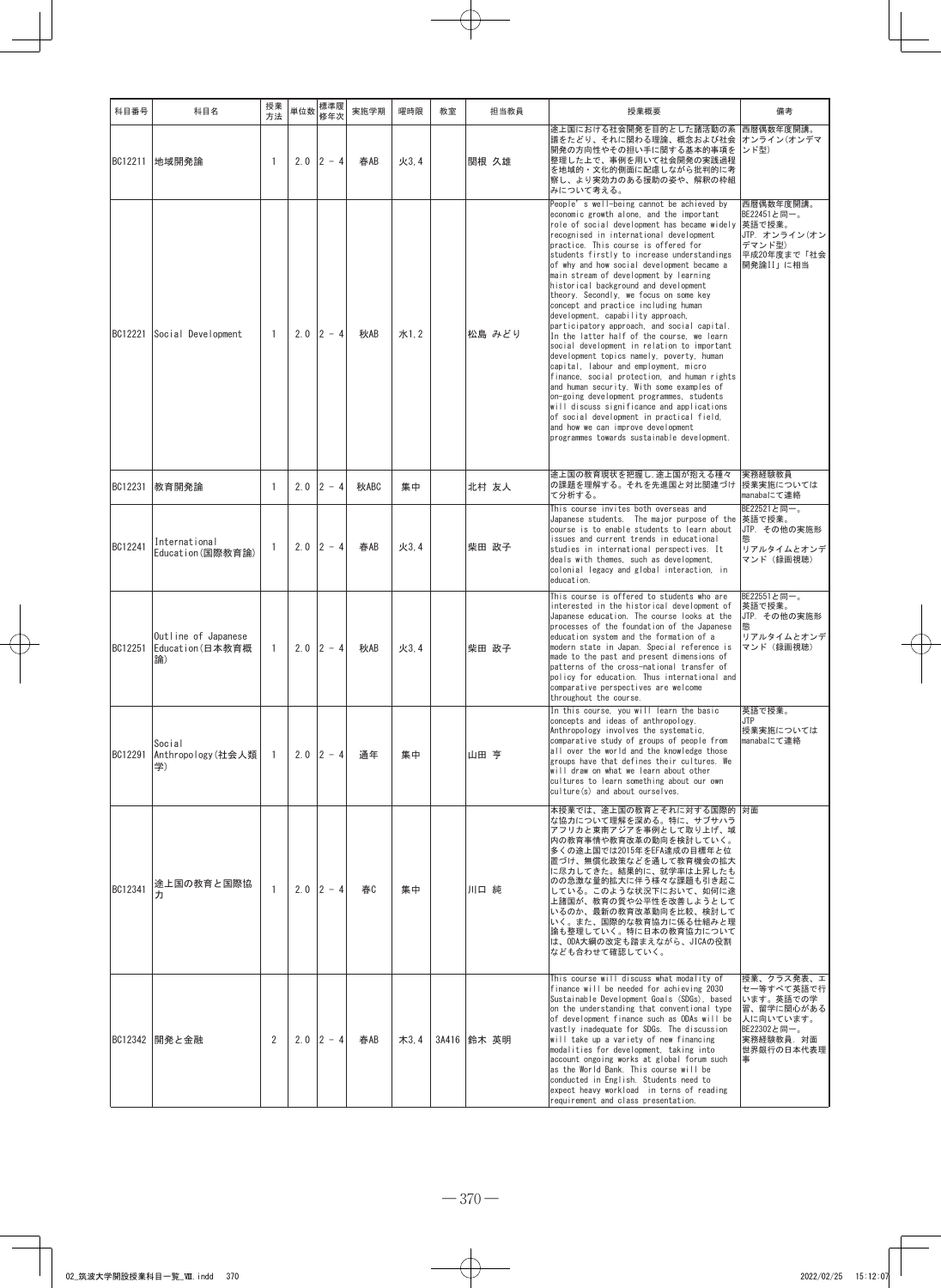| 科目番号    | 科目名                                                                                         | 授業<br>方法     | 単位数 | 標準履<br>修年次  | 実施学期 | 曜時限  | 教室    | 担当教員          | 授業概要                                                                                                                                                                                                                                                                                                                                                                   | 備考                                                                                                                                                                                            |
|---------|---------------------------------------------------------------------------------------------|--------------|-----|-------------|------|------|-------|---------------|------------------------------------------------------------------------------------------------------------------------------------------------------------------------------------------------------------------------------------------------------------------------------------------------------------------------------------------------------------------------|-----------------------------------------------------------------------------------------------------------------------------------------------------------------------------------------------|
| BC12352 | International<br>Financial<br>Institutions and<br>Economic Development<br>in Southeast Asia | 2            | 2.0 | $2 - 4$     | 秋AB  | 木3,4 |       | 3A416 鈴木 英明   | This course will aim at applying the<br>macroeconomic knowledge to analyze the<br>actual economic development and<br>macroeconomic issues in emerging economies<br>in Southeast Asia on the basis of reports by<br>the World Bank and the IMF.<br>This course will be conducted in English.                                                                            | Equivalent to<br>International<br>Financial<br>Institutions and<br>Economic Development<br>in Emerging<br>Economies in<br>Southeast Asia"<br>(BE22292)<br>BE22292と同一。<br>英語で授業。<br>実務経験教員. 対面 |
| BC12361 | 社会開発論                                                                                       | -1           |     | $2.0$ 2 - 4 |      |      |       |               | 国際開発の現場において、戦後の経済成長を主眼<br>においた開発政策から、人々の厚生をより包括的<br>に考える「社会開発」が次第に重要視されるよう<br>になってきた。本授業では、「社会開発」の系譜<br>を国際開発の歴史的変遷を踏まえ体系的に理解<br>し、人間開発論、ソーシャル・キャピタル、住民<br>参加といったキーワードをもとに社会開発論への<br>理解を深める。そして、貧困、人的資本、雇用、<br>マイクロファイナンス、社会保障、人権・人間の<br> 安全保障といった社会問題の現状とその背景にあ<br>る原因について考えることを通して、社会開発の<br>意義と重要性を議論する。そして、社会開発プロ<br>ジェクトの例などから、現在の開発プロジェクト<br>を考察し、有効な開発政策について考える。 | 西暦奇数年度開講。<br>その他の実施形態<br>授業はオンライン(オ<br>ンデマンド型)、期末<br>試験のみ対面予定                                                                                                                                 |
| BC12401 | 応用数学                                                                                        | -1           | 2.0 | $2 - 4$     | 秋AB  | 月5.6 |       | 亀山 啓輔         | 線形代数や解析学の発展として、画像修復などの<br>逆問題解法として用いられる行列方程式の近似解<br>法,主成分分析や判別法などのデータ解析手法, 基<br> 礎的なパターン認識手法について,講義と計算機<br>実習により学ぶ.                                                                                                                                                                                                                                                    | オンライン(オンデマ<br>ンド型)                                                                                                                                                                            |
| BC12434 | 情報科学II                                                                                      | 4            | 3.0 | $1 - 3$     | 秋ABC | 金5.6 | 3K203 | 高橋 伸          | 情報科学Iの継続として、プログラミングの基礎<br>を復習するとともに、基本的アルゴリズムとプロ<br>グラム開発法を応用プログラムの作成を通して学<br>ぶ。                                                                                                                                                                                                                                                                                       | 対面                                                                                                                                                                                            |
| BC12454 | データ解析                                                                                       | 4            | 2.0 | $2 - 4$     | 春AB  | 木5.6 | 3K203 | 鈴木 大三         | 複雑な社会現象、自然現象、技術動向、経済変動<br>などのデータの変化を定量的に把握し、分析・予<br>測するための統計的手法を学ぶ。解析手法の原理<br>を理解し、Excelの統計処理プログラムを使っ<br>て、演習課題に取り組む。                                                                                                                                                                                                                                                  | その他の実施形態<br>原則オンライン(オン<br>デマンド)型で実施。<br>ただし希望者がいた場<br>合は、演習のみ3K203<br>で行う。                                                                                                                    |
| BC12521 | 水環境論                                                                                        | -1           | 2.0 | $12 - 4$    | 春AB  | 水1.2 | 3A204 | 白川 直樹         | 河川を中心とした水環境について、自然の特性、<br>人間の働きかけ、そして両者の関係という三つの<br>面から学ぶ。                                                                                                                                                                                                                                                                                                             | FG46801と同一。<br>対面                                                                                                                                                                             |
| BC12541 | 都市文化共生計画                                                                                    | $\mathbf{1}$ | 2.0 | $1 - 3$     | 秋AB  | 火1.2 |       | 松原 康介         | 現代は多文化共生の時代である。今後の都市空間<br>は、日本文化、欧米文化だけでなく、中国、韓<br>国、インド、イスラームといった、アジアの諸文<br>化との共生が求められる。本講義の前半では、一<br>見複雑で無秩序に見えるアジア諸国の都市空間の<br>構成を、歴史と現地映像から読み解いていく。後<br>半では、現代におけるアジア的空間の非アジア都<br> 市への伝播の実態を踏まえて、多文化共生の都市<br>計画に必要なアイディアや方法とは何かを考えて<br>いく。                                                                                                                          | FH46061と同一。<br>その他の実施形態<br> 履修者上限90名 1~3年<br>次生のみ受講可 オン<br>ライン実施予定(詳細<br>はシラバスに掲載予<br>定)                                                                                                      |
| BC12551 | 住環境計画概論                                                                                     | -1           |     | $2.0$ 2 - 4 | 春AB  | 木3,4 |       | 雨宮 護,山本幸<br>子 | 最も身近な建築である住まいは、建築の基本であ 環境とまちづくりエリ<br>ると同時に、都市をつくる重要な構成要素でもあ<br>る。本講義では、日本における住まいの歴史、戦 FH46021と同一。<br>後の社会状況・ライフスタイルの変化が都市・農 その他の実施形態<br>村の住宅や居住環境に与えた影響と今日的課題に<br>ついて解説する。さらに少子高齢・人口減少の進<br>行とグローバル化の進展、ストック活用型社会に 対面実施予定。<br>おけるこれからの住まいづくり、まちづくりにつ<br>いて考える。                                                                                                         | オンライン(オンデマ<br>ンド型)。期末試験は<br>2018年度までの「住ま<br>いと居住環境の計画」<br>に相当。                                                                                                                                |
|         | BC12561 宇宙開発                                                                                | -1           |     | $1.0$ 2 - 4 |      |      |       |               | ソ連の人工衛星スプトニークの打ち上げ以来50<br>年.世界各国は宇宙開発にしのぎを削ってきた. 現<br>在.国際宇宙ステーションの建設が進み, 「LIVING 対面・オンライン (同<br> WITH STAR」のコンセプトのもと, 宇宙で生活をす.<br>るための技術開発を進めている. スペースシャト<br>ル建設の経緯をたどり、米国宇宙プログラムの問<br>題点、現在進めている商用宇宙輸送システム<br>COTS. 商用有人打ち上げシステムCCDevについて<br>概観する.                                                                                                                   | 西暦奇数年度開講。<br>その他の実施形態<br> 時双方向型)を組み合<br>わせて実施する。                                                                                                                                              |
| BC12571 | 環境政策論                                                                                       | $\mathbf{1}$ |     | $2.0$ 2 - 4 | 秋AB  | 火3.4 | 3A403 |               | 本科目では、主に経済学的な観点から、環境保全  2022年度は非常勤講師<br>のための政策手段やその評価手法について考察す<br>る。加えて、様々な価値観、ディシプリンと政策  際総合学類開講、社会<br>インプリケーションとの関係について考察し、<br>「環境問題」や「環境政策」に対する多様な視点<br>を涵養する。また、地球温暖化問題や廃棄物問題<br>など具体的な環境問題についての理解を深める。                                                                                                                                                            | による開講を予定。国<br>工学類共通科目。<br>FH48061と同一。<br>面校<br>国際開発学主専攻専門<br>科目。社会工学類学生<br>の取り扱い:地域科学<br>エリア。                                                                                                 |
| BC12601 | 音声聴覚情報処理                                                                                    | -1           | 1.0 | $3 \cdot 4$ | 春C   | 金3.4 |       | 3A405 山田 武志   | 音声入出力の基本となる音声処理について概説す<br>る。人間の音声器官・聴覚器官の構造や機能につ<br>いて述べ,音声分析,特徴抽出,音声認識などの方<br>法について学ぶ。                                                                                                                                                                                                                                                                                | GB41511と同一。<br>オンライン(オンデマ<br>ンド型)<br>BC12601と同一。2019<br>年度までに開設された<br>「音声聴覚情報処理」<br>(GB41501)の単位を修<br>得した者の履修は認め<br>ない。                                                                       |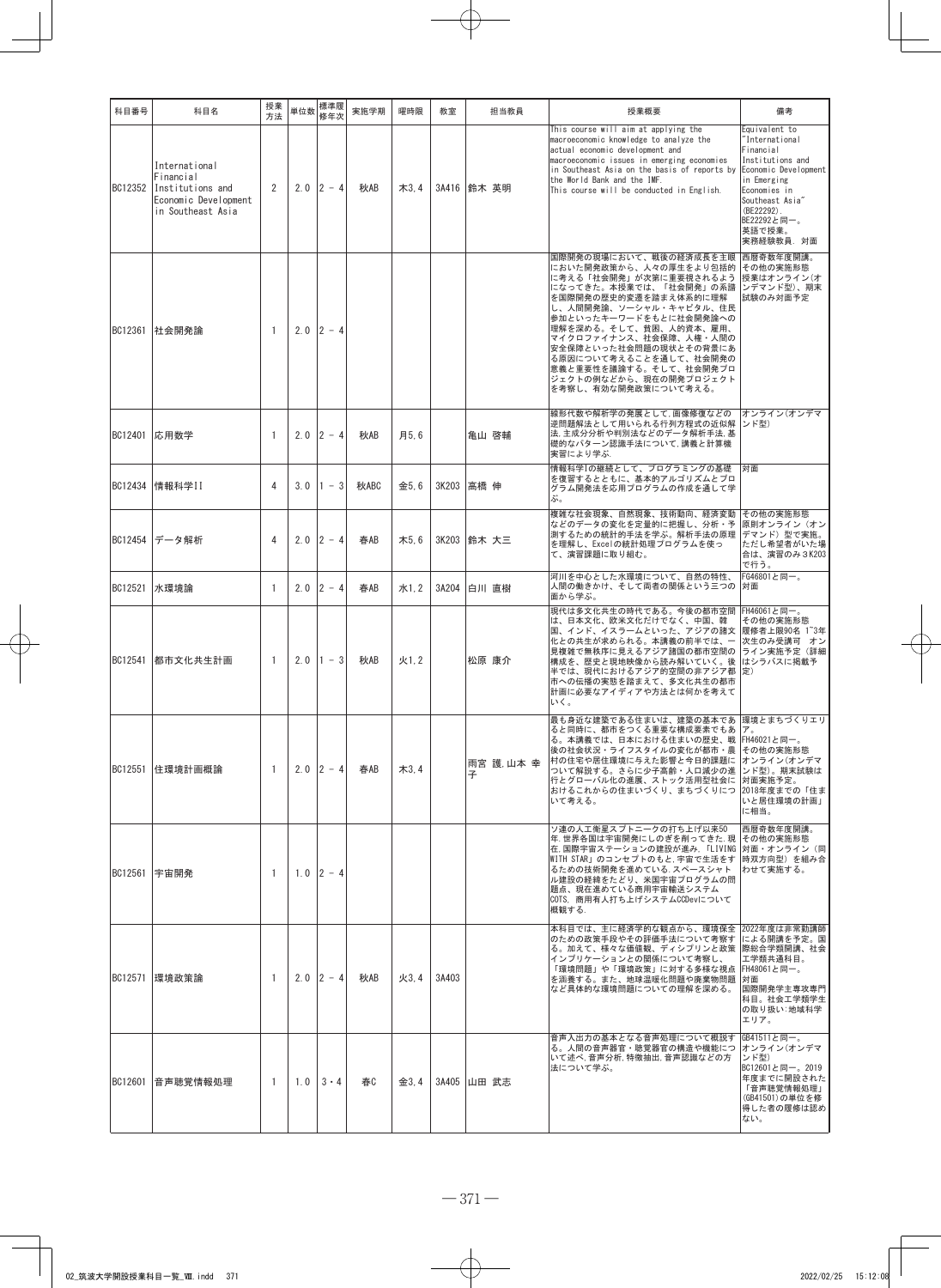| 科目番号    | 科目名                 | 授業<br>方法       | 単位数 | 標準履<br>修年次      | 実施学期 | 曜時限   | 教室    | 担当教員                                                      | 授業概要                                                                                                                                                                                                                                                                                                                                        | 備考                                                                                                                                                                                                        |
|---------|---------------------|----------------|-----|-----------------|------|-------|-------|-----------------------------------------------------------|---------------------------------------------------------------------------------------------------------------------------------------------------------------------------------------------------------------------------------------------------------------------------------------------------------------------------------------------|-----------------------------------------------------------------------------------------------------------------------------------------------------------------------------------------------------------|
| BC12621 | 信号処理                | -1             | 2.0 | $3 \cdot 4$     | 春AB  | 金3.4  |       | 亀山 啓輔.鈴木<br>大三                                            | 前半は連続信号の解析方法とその応用について講  主専攻共通科目<br>述し、演習によりそれらを使いこなす能力を身に<br>つける. フーリエ解析, 線形システム, ラプラス変<br>換. フィルタ設計などを扱う. 後半はディジタル通<br>信・マルチメディア処理で重要な役割を果す信号<br>処理の基礎について概説する. 周波数分析の概念<br>を紹介して標本化定理にふれ、ディジタルフィル<br>タの考え方と設計法, 適応信号処理の基礎等につ<br>いて学ぶ.                                                                                                     | GB40411と同一。<br>オンライン(オンデマ<br>ンド型)<br>2020年度までに開設さ<br>れた「信号処理概論」<br>(GB40101)または2020<br>年度までに開設された<br>「ディジタル信号処<br>理」(GB40401)または<br>2019年度までに開設さ<br>れた「ディジタル信号<br>処理」 (GB41401)の単<br>位を修得した者の履修<br>は認めない。 |
| BC12624 | コンピュータグラ<br>フィックス基礎 | 4              | 2.0 | $3 \cdot 4$     | 秋AB  | 火3.4  | 3A209 | 三谷 純 金森 由<br>博,遠藤 結城                                      | コンピュータグラフィックスに関する座標変換.<br>形状モデリング、レンダリングなどの基礎的な理<br>論を学ぶ.また.C言語とOpenGLライブラリを用い<br>たプログラミング演習を通して学習内容の理解を<br>深めるとともに, 自ら新たなCGアプリケーション<br>を開発できるようになることを目指す.                                                                                                                                                                                  | GB13704, GC23304と同<br>オンライン(オンデマ<br>ンド型)                                                                                                                                                                  |
| BC12631 | インタラクティブCG          | 1              | 2.0 | $3 \cdot 4$     | 秋AB  | 火5.6  |       | 3A312 蔡 東牛                                                | CG基礎でカバーできなかった. インターフェース<br>とCGをつかったインタラクティブなグラフィック<br>システムについて学ぶ。画像処理,色彩と視覚,階<br>層的モデリング,再帰的レイトレーシング,隠面消  時双方向型) を組み合<br>去, レイトレのアンチエイリアシング, 分散レイト わせて実施する。<br>レ、パーティクル、アニメーション原理について学<br>ぶ。実習では, Visual C++をつかいCGインター<br>フェースの実装を学ぶ。                                                                                                      | GB22401と同一。<br>その他の実施形態<br> 対面とオンライン(同                                                                                                                                                                    |
| BC12651 | 情報セキュリティ            | -1             | 2.0 | $3 \cdot 4$     | 春AB  | 金1, 2 | 3A403 | 西出 隆志,面 和<br>成.國廣昇                                        | 電子社会の進展にともなってセキュリティ対策の<br>重要性が増している。そこで、情報セキュリティ<br>に関する基礎理論を習得し、それが実際にどう使<br>われているかを学ぶ。基礎理論では暗号を中心と<br>し、応用ではインターネット上に展開されるシス<br>テムのセキュリティ対策を中心に講義する。                                                                                                                                                                                      | 主専攻共通科目<br>GB40111と同一。<br>オンライン(オンデマ<br>ンド型)<br>2019年度までに開設さ<br>れた「情報セキュリ<br>ティ」 (GB42101)の単<br>位を修得した者の履修<br>は認めない。                                                                                      |
| BC12671 | ヒューマンインタ<br>フェース    | -1             | 2.0 | $3 \cdot 4$     | 春AB  | 木5.6  |       | 3A301  高橋 伸,古川 宏                                          | ユーザの側に立ったヒューマンインタフェースの<br>考え方について説明する。身近な道具や日用品に<br>おけるヒューマンインタフェース、ヒューマンイ<br>ンタフェースの原理,インタフェース設計などに<br>ついて学ぶ。GUIや視覚的インタフェース技術に<br>ついて学習し,これらの考え方にもとづき簡単な<br>インタフェース設計ができるようになることを目<br>指す。                                                                                                                                                  | 主専攻共通科目<br> GB40301, GE71101と同<br>その他の実施形態<br>オンライン(オンデマ<br>ンド型)。期末試験の<br> み対面で実施する。                                                                                                                      |
| BC12681 | 人工生命概論              | -1             |     | $1.0$ $ 2 - 4 $ | 秋AB  | 木4    |       | 岡 瑞起                                                      | 人工生命は、あらゆる生命にヒントを得て、生  GB32301と同一。<br>命的なシステム作る。あるいは作ることを通して オンライン(オンデマ<br>生命を理解することを目的とした研究分野です。<br>本講義では、生命の中心的な性質のひとつであ<br>る、「創発」を生み出すアルゴリズムについて学<br>びます。身体性を使う、集団を使う、進化を使<br>う、という3つの異なるアプローチを通して、創<br>発や適応を実装できる知識を身につけることを目<br>指します。<br>必要に応じて、Pythonで書かれたコードを走ら<br>せながら体感的に学びます。                                                     | ンド型)                                                                                                                                                                                                      |
| BC12701 | 都市経済学               | -1             |     | $2.0$ 2 - 4     | 秋AB  | 木1,2  |       | 太田 充 牛島 光                                                 | 都市経済学と立地論の分析手法の基礎を習得し、<br>都市・地域・国際交易に関する政策についての知 BB41441. FH48021と同<br>識を学ぶ。                                                                                                                                                                                                                                                                | 地域科学エリア。<br>G科目. その他の実施<br>形態<br>オンライン(オンデマ<br>ンド型)。期末試験は<br>対面実施予定。                                                                                                                                      |
|         | BC12712 都市計画演習      | $\overline{2}$ | 4.0 | 2               | 秋AB  | 月3-6  | 3A204 | 甲斐田 直子 川島<br>宏一, 鈴木 勉. 谷<br>口 綾子,谷口 守,<br>松原 康介,和田<br>健太郎 | (社会工学類・国際総合学類共通)「変貌するつく<br>ば市の現状と問題点, 将来を探る」という課題の<br>もと, 現地調査を通して都市地域の空間を実際に<br>体験するとともに, 基礎資料の収集・解析によっ<br>て地域特性を把握し, その地域における都市・地<br>域計画上の課題を自ら発見提示し, 問題解決の方<br>法や考え方の基礎を体験的に習得することを目的<br>とする. 具体的には, 担当教員毎に課題の領域が設<br>定されるので、それぞれの課題領域で班を構成し、<br>教員の指導を受けながら、現地調査や資料調査.<br>データ解析, 関係者との討論等を通じて, 計画課題<br>の発見と問題解決に資する提案を行う実践的能力<br>を習得する. | 必修科目(都市計画主<br>専攻)。都市計画共<br>通.<br>FH45122と同一。<br>対面<br>2020年度までに<br>FH45123を修得したも<br>のの履修不可。2018年<br>度以前入学者に対して<br>はFH45123に読み替え<br>る。<br>履修希望者が多い場合<br>は社会エ学類2~4年次<br>生及び国際総合学類<br>3・4年次生を優先す<br>る。       |
| BC12721 | 都市計画原論              | -1             | 2.0 | $1 \cdot 2$     | 春AB  | 月1.2  |       | 谷口 守                                                      | 我々が暮らす都市はどのように形成されたのだろ<br>うか。また、そこに存在する様々な問題はどのよ<br>うに解決していけばよいのだろうか。本講義は都<br>市のなりたちとその課題、都市を構成するインフ<br>ラや建築物、およびその計画の方法や将来展開に<br>ついて、国内外の多様な事例をひもとく事を通<br>じ、本分野の入門として幅広い知識と知恵を身に<br>つけることを目的とする。                                                                                                                                           | 都市計画共通。<br> FH45201と同一。<br>その他の実施形態<br>オンライン(オンデマ<br>ンド型)+(同時双方向<br>型)。<br> 2年次履修推奨科目(都<br>市計画主専攻)。<br> 2019年度までに<br>FH63071を修得したも<br>のの履修不可。<br>2018年度以前入学者は<br>FH63071の履修に代え<br>ることができる。                |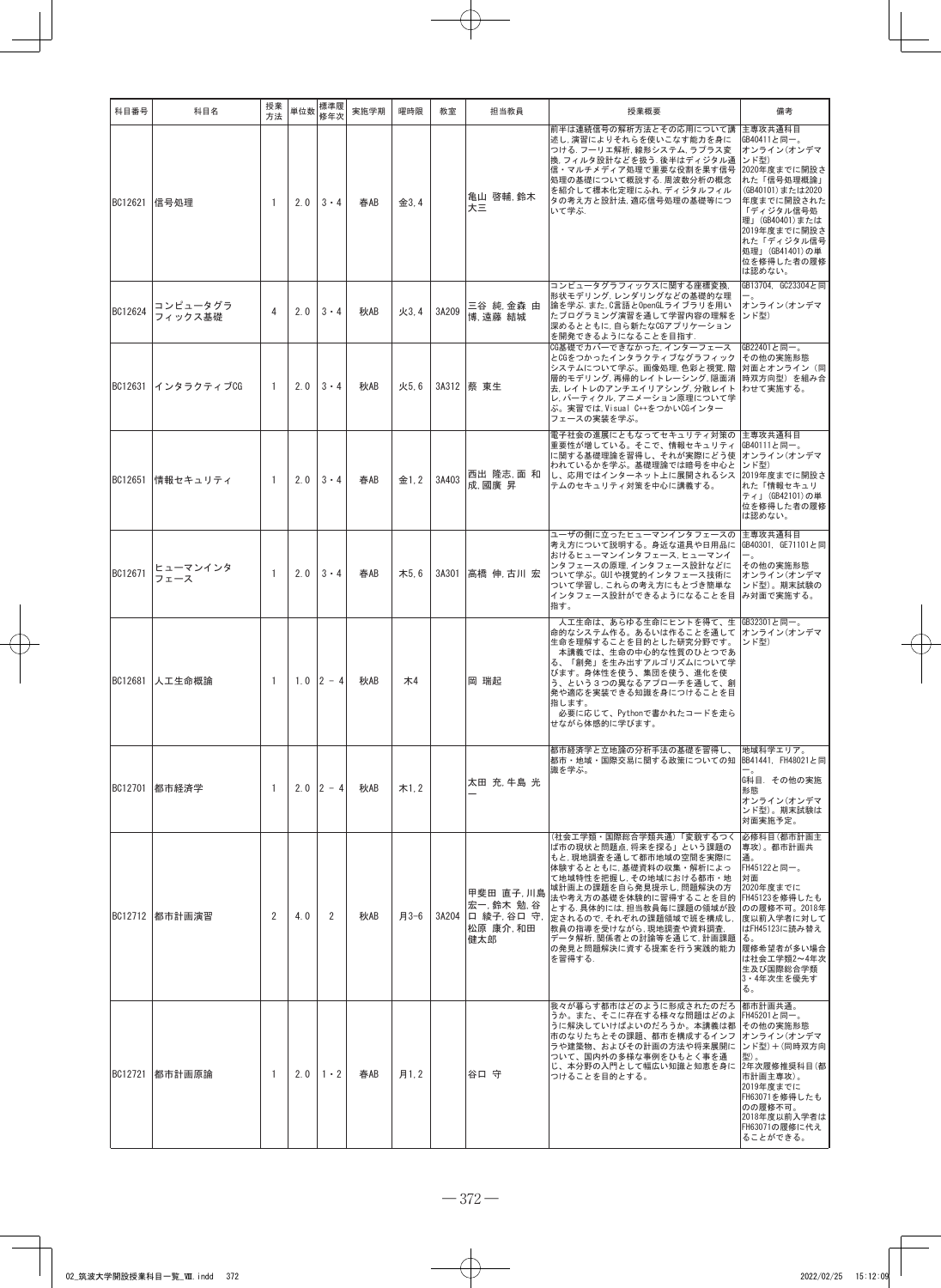| 科目番号    | 科目名              | 授業<br>方法       | 単位数 | 標準履<br>修年次  | 実施学期 | 曜時限         | 教室 | 担当教員                   | 授業概要                                                                                                                                                                                                                                                                                                                                                                                                                                                              | 備考                                                                                                                                                                                                                                                                                    |
|---------|------------------|----------------|-----|-------------|------|-------------|----|------------------------|-------------------------------------------------------------------------------------------------------------------------------------------------------------------------------------------------------------------------------------------------------------------------------------------------------------------------------------------------------------------------------------------------------------------------------------------------------------------|---------------------------------------------------------------------------------------------------------------------------------------------------------------------------------------------------------------------------------------------------------------------------------------|
| BC12731 | 開発経済学            | $\overline{1}$ | 2.0 | $12 - 4$    | 春AB  | 火4.5        |    | 箕輪 真理                  | This course is an introduction to<br>development economics, covering both<br>theoretical and empirical research related<br>to development. The course will cover many<br>of the key topics in development: poverty<br>and inequality, industrialization, rural<br>sector development human capital governance<br>and institution, among others.                                                                                                                   | Online.<br>BB41421, BE22261と同<br>英語で授業。                                                                                                                                                                                                                                               |
| BC12751 | 都市計画の思想史         | $\mathbf{1}$   | 2.0 | $1 - 3$     | 秋    | 火・木<br>5, 6 |    | 松原 康介                  | 都市計画を学ぶこととは、一義的には都市を制御<br>するための技術を習得し職能として身に着けるこ<br>とを意味するが、その成立の背景で積み重ねられ オンライン実施予定<br>てきた多くの試行錯誤の歴史を知ることは、都市<br>計画と人間の関わりのあり方を客観的にとらえ、<br>技術と倫理の関わり方を考える力を養うことにつ<br>ながる。本講義では、都市計画の基礎的なトピッ<br>クを対象に、その成立に関わった人々の考え方や<br>言葉を「しつこく丁寧に掘り下げて」議論する。<br>テキストや写真、図面など、できるだけ多くの生<br>資料に触れて頂く。<br>国際の学生にとっては、世界史もふまえた広い<br>切り口からの都市計画への入門講座として位置付<br>けられる。また、社工生にとっては、普段学んで<br>いる技術としての都市計画の成立の背景に、どん<br>な人々のどのような考え方が潜んでいたのかを再<br>認識する機会として頂きたい(もちろん、他学類<br>の学生も歓迎します)。 | FH45081と同一。<br>その他の実施形態<br>(詳細はシラバスに掲<br> 載予定)                                                                                                                                                                                                                                        |
| BC12831 | 都市計画の歴史          | 1              | 2.0 | $1 \cdot 2$ | 春AB  | 木1.2        |    | 藤川 昌樹                  | 古代から現代に至る都市·建築の歴史を概説し,<br>各時代の空間の特色と政治・経済・社会・技術的<br>背景との関連について考察を進める。また、現代<br>に残された歴史的環境を保存するための制度・事<br>例についても論述する。                                                                                                                                                                                                                                                                                                                                               | 都市計画共通。<br> FH45211と同一。<br>その他の実施形態<br>オンライン(オンデマ<br>ンド型)+(同時双方向<br>型)。<br> 2年次履修推奨科目(都<br> 市計画主専攻)。<br>2019年度までに<br> FH63081を修得したも<br>のの履修不可。<br> 2018年度以前入学者は<br>FH63081の履修に代え<br>ることができる。                                                                                          |
| BC12851 | 世界経済史            | 1              | 2.0 | $2 - 4$     | 秋AB  | 月5.6        |    | 3A202 田中 洋子            | 世界経済の発展とグローバル化・工業化の歴史を<br>長期的な世界史の視点から概観する。人類史にお<br>ける経済と交易の意味からはじまり、18世紀末の<br>産業革命以降の工業化・資本主義の展開がもたら<br>した社会へのインパクトを学び、それが現在デジ<br>タル経済化という形で私たちの生活に深く影響を<br>及ぼしていることまで学ぶ。世界経済の歴史的変<br>容を理解する中で、現在の自分たちが置かれてい<br>る社会経済システムがどのような位置にあるの<br>か、国際的・歴史的に相対化して理解できるよう<br>にすることを目標とする。                                                                                                                                                                                  | 授業に続いて関連映画<br> を行うので、可能な場<br>合は6限以降も一時間<br>程度あけておくことが<br>望ましい。<br>BB41501と同一。<br>面核<br>出席および期末筆記試<br>験により評価する。                                                                                                                                                                        |
| BC12871 | コンピュータネット<br>ワーク | 1              | 2.0 | $3 \cdot 4$ | 春AB  | 木5.6        | 堂  | 春日講 佐藤 聡 木村 成<br>伴,津川翔 | データ通信における伝送と交換の基礎および<br>LAN, WAN, インターネットなどのコンピュータネッ<br>トワークを構築するための基礎となるアーキテク<br>チャについて解説する。                                                                                                                                                                                                                                                                                                                                                                     | 主専攻共通科目<br>GB30101, GC25301と同<br>その他の実施形態<br>情報メディア創成学類<br>の「情報通信概論」<br>(GC25101)の単位を修<br> 得した者の履修は認め<br>ない。2018年度以前の<br>入学の情報科学類生の<br>受講は認めない。オン<br>ライン(同時双方向)<br>と対面を同時に実施し<br>ます. 学生がどちらか<br>を選択できる形にしま<br>す. 大学の対策方針に<br>より対面ができない状<br>況になった場合にはオ<br>ンライン(同時双方<br>向)のみで実施しま<br>す. |
| BC12881 | 機械学習             | 1              | 2.0 | $3 \cdot 4$ | 春AB  | 火1.2        |    | 3A410  佐久間 淳           | 人間による判断や認識と同等の機能をコンピュー<br>タを用いて実現する機械学習や人工知能の理論と<br>方法を、教師付き学習、教師なし学習を中心に理 その他の実施形態<br>解する。                                                                                                                                                                                                                                                                                                                                                                       | 主専攻共通科目<br> GB40501と同一。<br>オンライン(オンデマ<br>ンド型)。期末試験の<br>み対面で実施する。<br>2020年度までに開設さ<br>れた「機械学習」<br>(GB42404)の単位を修<br>得した者の履修は認め<br>ない。                                                                                                                                                   |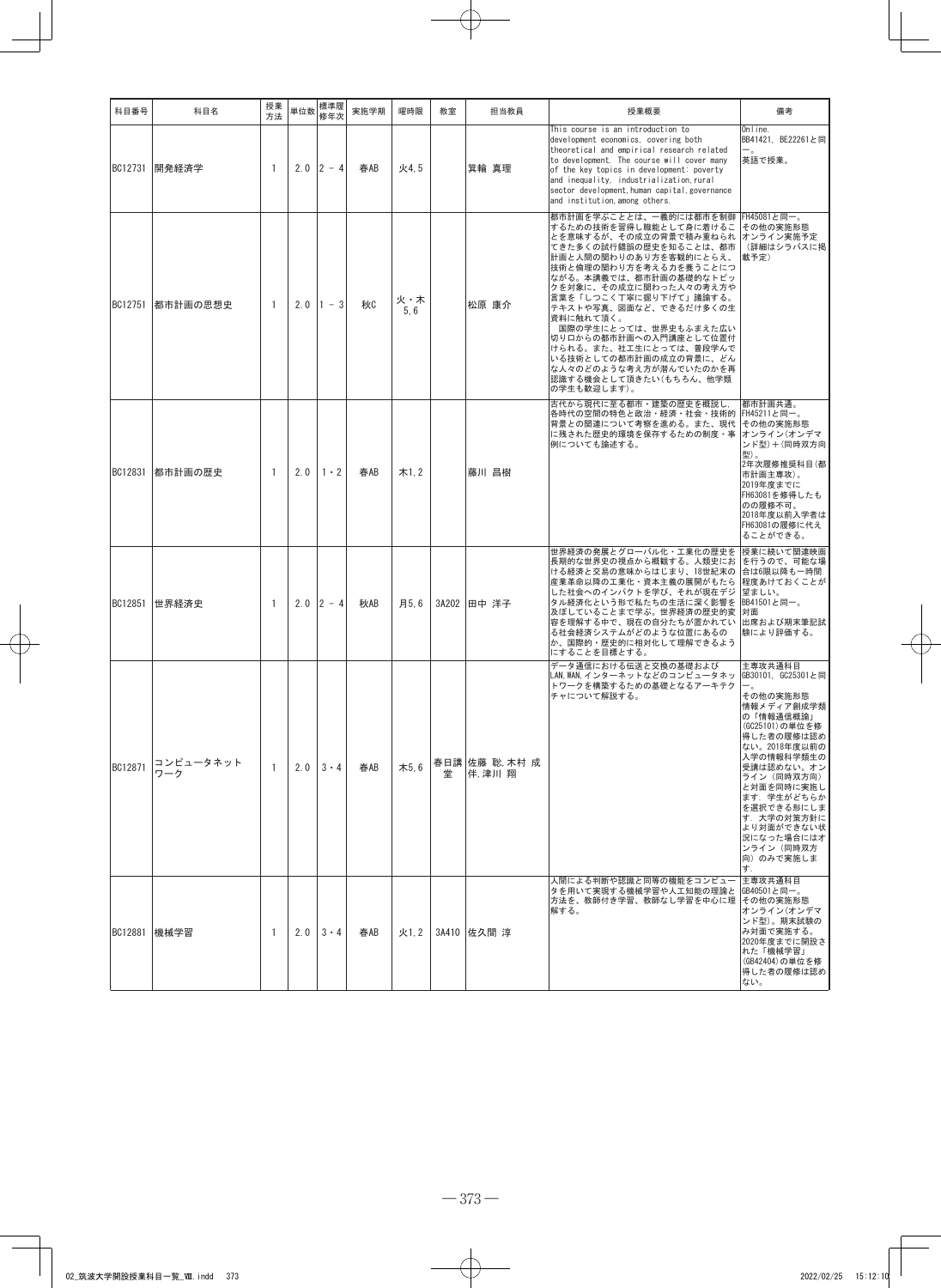| 科目番号           | 科目名              | 授業<br>方法     | 単位数 | 標準履<br>修年次  | 実施学期 | 曜時限            | 教室              | 担当教員                                                                                                                                                                                                                          | 授業概要                                                                                                                                                                                                                                                                                                                                                                                                                                                                                                                                                                                          | 備考                                                                                                                                                              |
|----------------|------------------|--------------|-----|-------------|------|----------------|-----------------|-------------------------------------------------------------------------------------------------------------------------------------------------------------------------------------------------------------------------------|-----------------------------------------------------------------------------------------------------------------------------------------------------------------------------------------------------------------------------------------------------------------------------------------------------------------------------------------------------------------------------------------------------------------------------------------------------------------------------------------------------------------------------------------------------------------------------------------------|-----------------------------------------------------------------------------------------------------------------------------------------------------------------|
| <b>BC12883</b> | 知能情報メディア実験A      | 3            | 3.0 | 3           | 春ABC | 水3, 4,<br>金5.6 | 3C113,<br>30205 | 古川 宏,青砥 隆<br>仁, 秋本 洋平, 飯<br>塚 里志,五十嵐<br>康彦, LEE JIEUN,<br>伊藤 誠, 乾孝司,<br>遠藤 結城 面 和<br>成,金森 由博,亀<br>山 啓輔,工藤 博<br>幸,國廣昇,齊藤<br>裕一, 酒井宏, 佐<br>久間 淳, 鈴木 大<br>三, 滝沢 穂高, 西<br>出 隆志,馬場 雪<br>乃,福井和広.福<br>地 一斗, 三谷 純<br>山田 武志,山本<br>幹雄   | 認識・理解や学習・獲得などの知的情報処理や,<br>音声・画像などの情報メディアの生成、入出力、効<br>率的な蓄積・伝達に関する理論と技術の修得を目<br>指し、それらに関するテーマの中から幾つか選択<br>して具体的課題に取り組む。                                                                                                                                                                                                                                                                                                                                                                                                                                                                        | 情報科学類において<br>は. 知能情報メディア<br>主専攻の学生に限る。<br>GB46403と同一。<br>オンライン(オンデマ<br>ンド型). オンライン<br>(同時双方向型).対<br>面. その他の実施形態<br>開講日注意(テーマご<br>とに設定。詳細は主専<br>攻実験ウェブページ参<br>照) |
| BC12893        | 知能情報メディア実験B      | 3            | 3.0 | 3           | 秋ABC | 水3, 4,<br>金5.6 | 3C113,<br>30205 | 古川 宏,青砥 隆<br>仁, 秋本洋平, 飯<br>塚 里志. 五十嵐<br>康彦. LEE JIEUN.<br>伊藤 誠,乾 孝司<br>遠藤 結城,面 和<br>成,金森 由博,亀<br>山 啓輔.工藤 博<br>幸,國廣 昇,齊藤<br>裕一, 酒井宏, 佐<br>久間 淳, 鈴木 大<br>三, 滝沢 穂高. 西<br>出 隆志,馬場 雪<br>乃,福井 和広,福<br>地 一斗, 三谷 純,<br>山田 武志,山本<br>幹雄 | 認識・理解や学習・獲得などの知的情報処理や,<br>音声・画像などの情報メディアの生成、入出力、効<br>率的な蓄積・伝達に関する理論と技術の修得を目<br>指し、それらに関するテーマの中から幾つか選択<br>して具体的課題に取り組む。                                                                                                                                                                                                                                                                                                                                                                                                                                                                        | 情報科学類において<br>は,知能情報メディア<br>主専攻の学生に限る。<br>GB46503と同一。<br>オンライン(オンデマ<br>ンド型). オンライン<br>(同時双方向型). 対<br>面. その他の実施形態<br>開講日注意(テーマご<br>とに設定。詳細は主専<br>攻実験ウェブページ参<br>照) |
| BC12921        | Health Economics | $\mathbf{1}$ | 2.0 | $2 - 4$     | 春AB  | 木5.6           |                 | ₹                                                                                                                                                                                                                             | Health Economics is an applied economics<br>course that analyzes issues in health,<br>medical care and health finance. The demand<br>for health and medical care services and the<br>economic behavior of health service<br>providers and the operation of health<br>モゲス アブ ギル insurance markets are analyzed with economic<br>tools of analysis and perspectives. The role<br>of the government sector in the provision,<br>regulation and financing of health care<br>services are addressed within the context of<br>health sector policies both in developed and<br>developing countries. | BE22861と同一。<br>英語で授業。<br>JTP. オンライン (同時<br> 双方向型)                                                                                                               |
| BC12931        | 北アフリカの文化と社<br>会  | $\mathbf{1}$ |     | $2.0$ 2 - 4 |      |                |                 |                                                                                                                                                                                                                               | 本講義では、北アフリカ地域における社会構造の 2022年度開講せず。<br>基盤であるイスラームとインディジナスな文化で<br>あるアマジグとの併存について考察する。画一的<br>に語られることの多いイスラーム社会の多様性の<br>理解を目指すとともに、近代化による文化変容や<br>ナショナリズム、伝統文化を利用した原理主義化<br>の抑制政策とその反動など、現代社会が直面する<br>文化的諸問題を論じる。                                                                                                                                                                                                                                                                                                                                                                                 |                                                                                                                                                                 |
|                | BC12941 環境人類学    | $\mathbf{1}$ |     | $2.0$ 2 - 4 | 秋AB  | 木3,4           |                 | 3A301 寺内 大左                                                                                                                                                                                                                   | 本講義では、環境人類学と密接に関係する文化生 西暦偶数年度開講。<br>態学、民族生態学をはじめ、環境保護運動、政策  その他の実施形態<br>や市場が環境に及ぼす影響、地球環境問題、資源  対面予定、場合により<br>保全の問題など、環境にかかわる多様な問題を人 オンラインとする。<br>類学の視点から学んでいく。                                                                                                                                                                                                                                                                                                                                                                                                                               |                                                                                                                                                                 |
|                | 専門科目(その他)        |              |     |             |      |                |                 |                                                                                                                                                                                                                               |                                                                                                                                                                                                                                                                                                                                                                                                                                                                                                                                                                                               |                                                                                                                                                                 |
|                |                  | <b>摇</b> 举   |     | <b>捶淮</b> 屎 |      |                |                 |                                                                                                                                                                                                                               |                                                                                                                                                                                                                                                                                                                                                                                                                                                                                                                                                                                               |                                                                                                                                                                 |

| 科目番号          | 科目名   | 授業<br>方法 | 単位数 | 標準履<br>修年次 | 実施学期 | 曜時限 | 教室 | 担当教員 | 授業概要                                                                                                             | 備考 |
|---------------|-------|----------|-----|------------|------|-----|----|------|------------------------------------------------------------------------------------------------------------------|----|
| <b>BC0001</b> | 地理学概論 |          |     | -          | 春学期  | 応談  |    |      | 人文地理学の課題と内容、基本的な考え方などに 履修希望者は学類長と<br> ついて、位置、分布、地域、環境、景観、空間的  の面談が必要。<br> 相互作用などの主要な概念ごとに、具体的な事例<br> をあげながら説明する。 |    |

| 専門ゼミナール |              |          |     |                       |      |     |    |                        |                          |                      |
|---------|--------------|----------|-----|-----------------------|------|-----|----|------------------------|--------------------------|----------------------|
| 科目番号    | 科目名          | 授業<br>方法 |     | 標準履<br>···  単位数   修年次 | 実施学期 | 曜時限 | 教室 | 担当教員                   | 授業概要                     | 備考                   |
| BC13114 | 国際学ゼミナール]    |          | 3.0 |                       | 通年   | 随時  |    | 国際総合学類各教 ざミナール。<br>員   | 3年次生のみを対象とし, 各教員の指導の下に行う | 国際総合学類3年次の<br>学生のみ対象 |
| BC13124 | 国際学ゼミナールⅠⅠ   | 4        | 3.0 |                       | 通年   | 随時  |    | 国際総合学類各教   モベーンン。<br>員 | 4年次生のみを対象とし、各教員の指導の下に行う  | 国際総合学類4年次の<br>学生のみ対象 |
|         | BC13312 独立論文 |          | 3.0 |                       | 通年   | 随時  |    | 国際総合学類各教  を作成する。<br>員  | 選んだ研究課題について教員の指導のもとで論文   | 国際総合学類の学生の <br>み対象   |